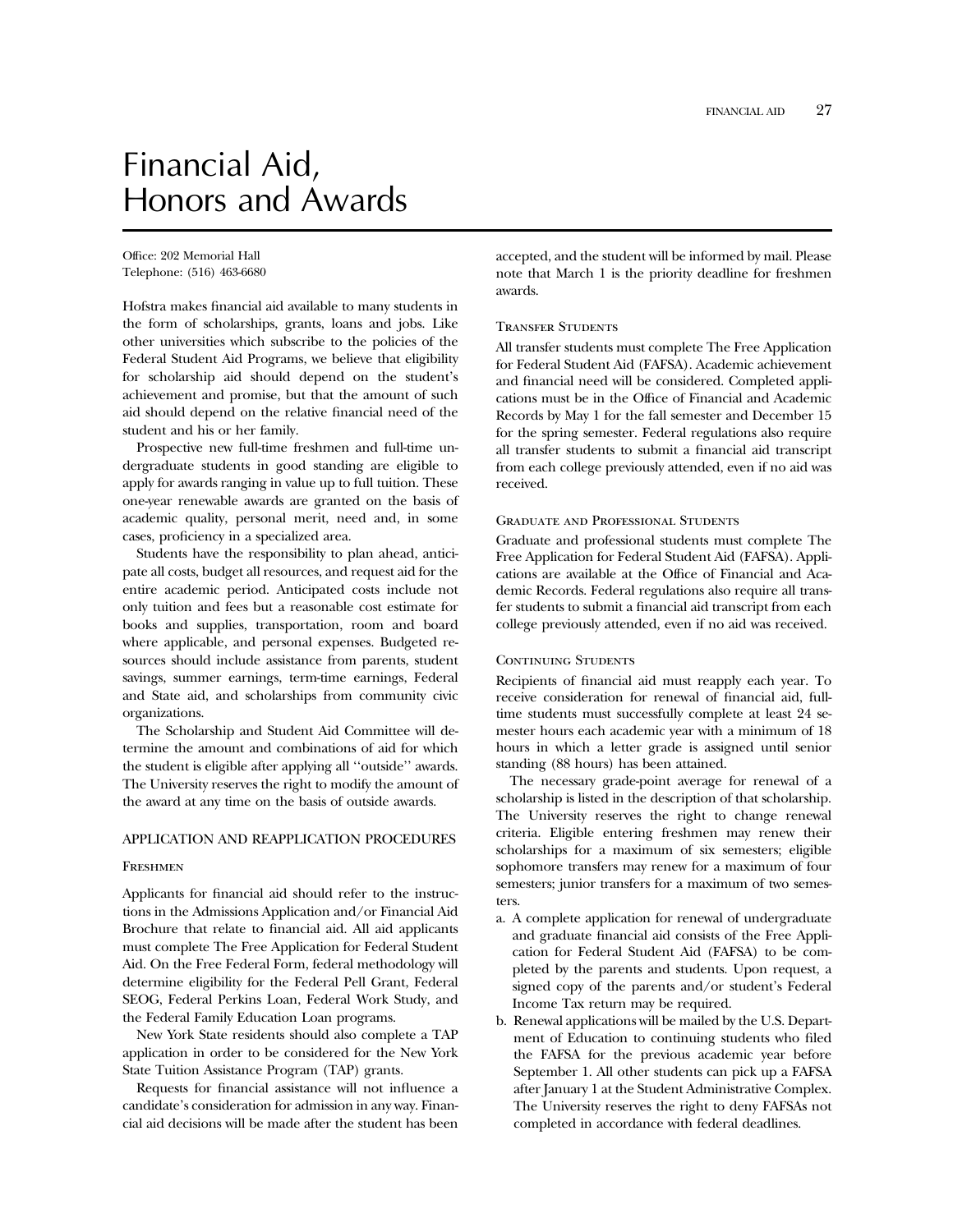c. Students who are residents of New York State can also apply for the New York State Tuition Assistance Program (TAP) by completing a TAP application and mailing it to Albany, New York. The University will mail TAP applications to continuing students who are residents of New York State when the State makes them available to the University.

## Undergraduate **Scholarships**

#### FULL-TIME STUDENTS

Academic Scholarships and Activity Grants are applied toward tuition only and do not apply to such costs as University fees, living expenses, tutorials, credit by examination or specified off-campus programs.

These scholarships are awarded annually to cover eight semesters for entering freshmen, six semesters for sophomore transfers, four semesters for junior transfers and two semesters for senior transfers and may not be applied to summer session attendance except as specifically authorized by the Scholarship and Student Aid Committee.

Generally, a student is eligible for only one scholarship awarded by Hofstra University.

#### **DISTINGUISHED ACADEMIC SCHOLAR PROGRAM**

A limited number of full-tuition scholarships are available to students with outstanding academic achievement, regardless of financial need. All applicants with superior high school records and standardized test scores are considered. Students not selected for one of Hofstra's full-tuition scholarships may still qualify for one of the awards listed below.

#### **PHI BETA KAPPA SCHOLARSHIP**

Phi Beta Kappa Scholarships are awarded to incoming freshmen who are ranked number one in their high school class. The minimum award is \$3,500 per academic year.

These scholarships may be renewed by the scholars who meet the renewal criteria listed at the end of this section.

#### **MEMORIAL HONORS SCHOLARSHIPS**

Memorial Scholarships were established to honor the thirty-eight former Hofstra University students who died in military service during World War II. The scholarships are awarded to entering freshmen who are in the top 30 percent of their graduating class and who have attained a score of 1380 or above on the Scholastic Aptitude Test (ACT equivalent of 31). Memorial Honors Scholars will receive a minimum award of \$3,000 per academic year.

These scholarships may be renewed by recipients who meet the renewal criteria listed at the end of this section.

#### **PRESIDENTIAL SCHOLARSHIPS**

Presidential Scholarships are awarded to entering freshmen who are in the top 20 percent of their graduating class and who have attained a score of 1270 or above on

the Scholastic Aptitude test (ACT equivalent of 27). The minimum scholarship award is \$2,500 per academic year.

These scholarships may be renewed by recipients who meet the renewal criteria listed at the end of this section.

#### **HOFSTRA RECOGNITION SCHOLARSHIPS**

Hofstra Recognition Scholarships are awarded to entering freshmen who are in the top 10 percent of their graduating class and who have attained a score of 1070-1269 on the Scholastic Aptitude Test (ACT equivalent of 23). The minimum scholarship award is \$2,000 per academic year.

These scholarships may be renewed by recipients who meet the renewal criteria listed at the end of this section.

#### **UPPERCLASS SCHOLARSHIPS**

Upperclass Scholarships are awarded to enrolled students on the basis of superior academic records and financial need.

These scholarships may be renewed by recipients who meet the renewal criteria listed at the end of this section.

#### **ASSISTANCE GRANTS**

Assistance Grants are awarded to entering students and are an example of Hofstra University's commitment toward meeting a student's financial need. A student must demonstrate financial need and academic preparation to be considered for this grant. Some examples of students who have received these grants in the past are: students who do not meet the criteria for one of the University's guaranteed scholarships, out-of-state students who cannot use their home state grant money in New York State, and students whose families have recently suffered financial setback.

The grants may be renewed by recipients who meet the renewal criteria listed at the end of this section.

#### **CONCERNED FACULTY GRANTS**

Concerned Faculty Grants are awarded to financially disadvantaged students who are academically qualified for admission to Hofstra. They may be renewed provided the student meets the renewal criteria listed at the end of this section.

#### **ACTIVITY GRANTS**

Activity Grants are awarded in recognition of demonstrated ability in art, athletics, communications, drama, music, or dance.

A condition of each grant requires that a recipient actively participate in an established program in his/her specialization at Hofstra. Each applicant should write or call the appropriate department chairperson *before* January 15 to review program standards and any requirements for an interview or audition.

These grants may be awarded or renewed upon the recommendation of the department provided that the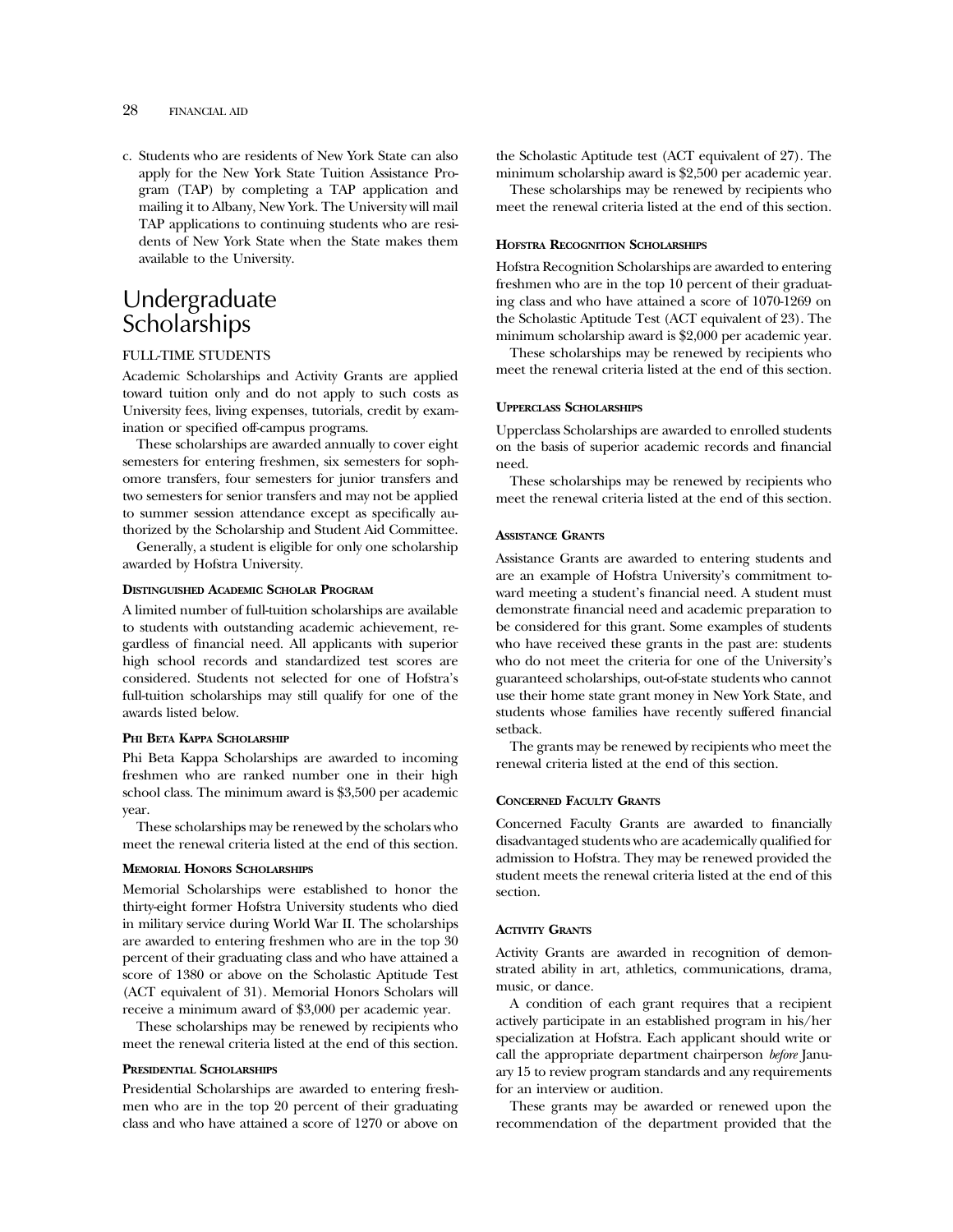student meets the renewal criteria listed at the end of this section.

#### **THE MIDDLE INCOME GRANT**

Recognizing the growing difficulty of middle income families in financing quality higher education for their children, Hofstra University has established a Middle Income Grant. The grant, which is applicable to accepted new freshmen within the middle income bracket, offers a grant ranging from \$500 to \$1,000 each regular academic year, independent of other Hofstra University financial aid, providing adjusted gross (see Federal Income Tax Return) income remains within the middle income range and the student continues on a full-time basis. The middle income bracket is defined as an Adjusted Gross Income of \$18,000 to \$35,000. Renewal criteria is listed at the end of this section.

#### **ACADEMIC HONORS TRANSFER SCHOLARSHIPS**

Academic Honors Transfer Scholarships may be awarded to incoming transfer students who have completed 24 credits at previous accredited institution(s).

For students earning a 3.5 cumulative average or better at all previously attended schools, the award is \$2,000 per academic year. For students earning a 3.0 to 3.49 cumulative average at all previously attended schools, the award is \$1,000 per academic year.

These scholarships may be renewed by recipients who meet the renewal criteria listed below.

#### **TRANSFER ASSISTANCE GRANTS**

Transfer Assistance Grants may be awarded to incoming transfer students who have completed 24 credits at previous accredited institution(s) and have a 3.0 cumulative grade-point average and demonstrate financial need. The minimum award is \$500 per academic year. These awards may be renewed by recipients who meet the renewal criteria listed at the end of this section.

#### PART-TIME STUDENTS

**ACADEMIC HONORS TRANSFER SCHOLARSHIPS** may be awarded to incoming part-time students who have completed 24 credits at previous accredited institution(s). Students having a 3.5 or above cumulative grade-point average are awarded a \$1000 scholarship per academic year. Students earning a 3.0 to 3.49 cumulative gradepoint average are awarded \$500 per academic year. These scholarships may be renewed by recipients who meet the appropriate renewal criteria. Students must take a minimum of six credits each semester.

**TRANSFER ASSISTANCE GRANTS** may be awarded to incoming part-time transfer students who have completed 24 credits at previous accredited institution(s). These awards are based upon grade-point average and financial need. The minimum award is \$500 per academic year.

Students must take a minimum of six credits each semester.

#### RENEWAL CRITERIA

- 1. Academic Scholarships may be renewed if the recipient maintains the following minimum academic averages: 3.0 cumulative grade-point average at the end of the freshman year, 3.1 at the end of the sophomore year, 3.2 at the end of the junior year. The grade-point average for renewal is based on grades earned only at Hofstra University.
- 2. Assistance Grants and Middle Income Grants may be renewed if the student maintains a 2.0 cumulative grade-point average.
- 3. Activity Grants may be renewed if the student maintains a 2.0 cumulative grade-point average. Students whose Activity Grants are not renewed because their cumulative grade-point average drops below 2.0 may appeal to the Academic Records Committee through their department chair or the Assistant Athletic Director of Academic Enhancement and Advisement.

After the student speaks with the appropriate administrative representative, the Academic Records Committee will review the appeal. The Committee will consider a report of the interview, the student's total academic record, and a letter stating reasons the student believes the appeal merits renewal of the grant. (See University Probation Standards, page 57.)

- 4. Recipients must successfully complete 24 semester hours each academic year at Hofstra with a minimum of 18 hours of letter grades other than P.
- 5. Scholarships and grants are awarded to students with junior standing for a maximum of two years, to students with sophomore standing for a maximum of three years and to students with freshman standing for a maximum of four years.
- 6. With the exception of Activity Grants (see #3 above), students whose scholarships and grants are not renewed because their cumulative grade point average falls below the minimum required, may appeal in writing to the Director of Financial Aid through the chairperson of their major department (students who have not declared a major appeal through the Office of Academic Advisement). In general, reinstatement of aid would be based on documented extraordinary circumstances. (See University Probation Standards, page 57.)

### Graduate Students

Fellowships and scholarships are awarded to qualified full-time and part-time graduate students based on academic excellence and demonstrated need. Contact specific graduate department for scholarship consideration.

SENIOR CITIZENS TUITION DISCOUNT, see page 45.

### Grants and Loans **FEDERAL PROGRAMS**

Eligibility for these programs is determined by completing the Free Application for Federal Student Aid (FAFSA).

**Federal PELL Grants** ranging from \$400 to \$2,470 a year are awarded to undergraduate students demonstrating need.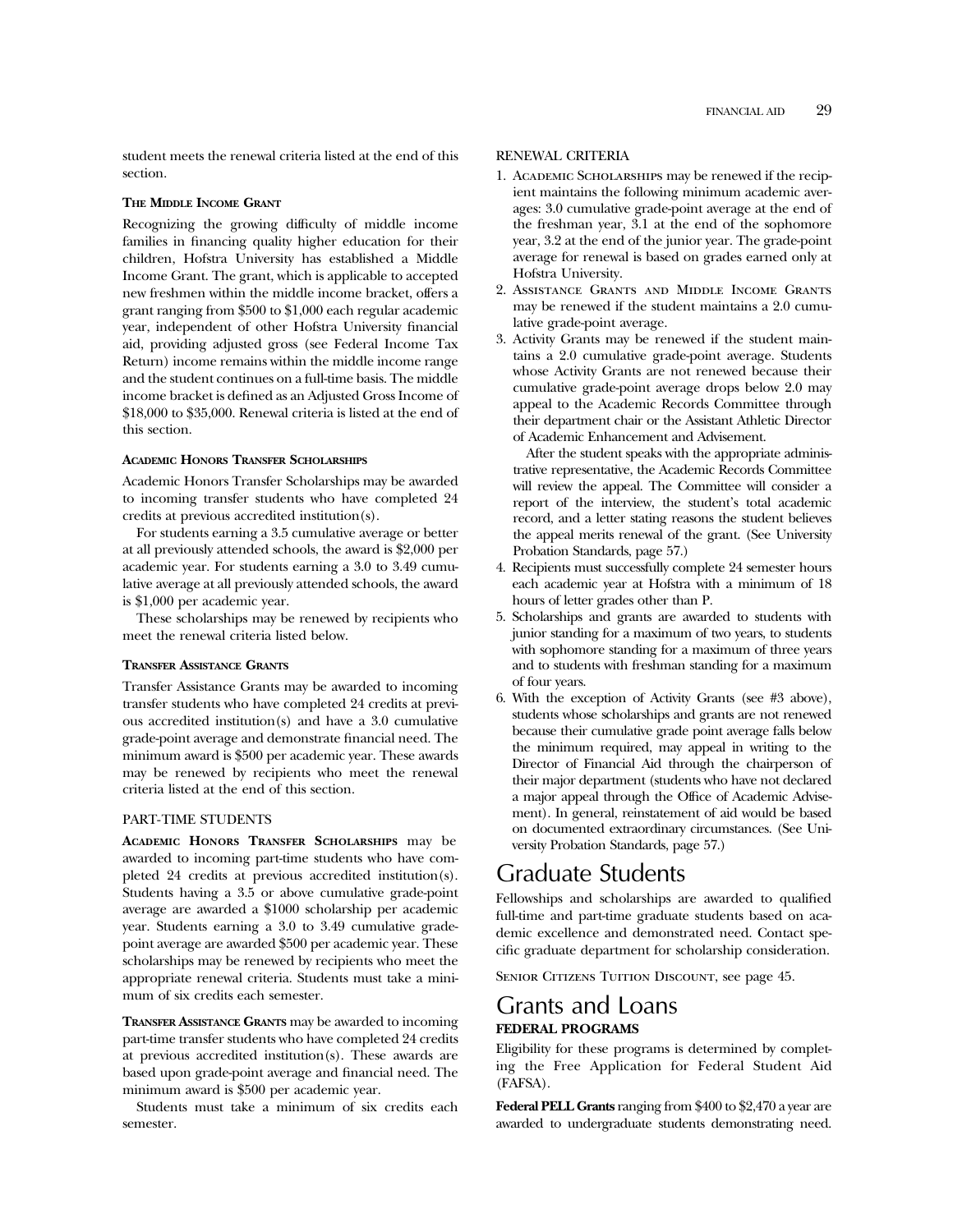The amount of the grant is based on income and assets (home is not used as an asset), and size of family.

**FEDERAL SUPPLEMENTAL EDUCATIONAL OPPORTUNITY GRANTS** are intended for students with great financial need who are Pell Grant recipients and have been accepted for admission or who are already enrolled and are in good standing. They are awarded through the Office of Financial and Academic Records from funds provided by the Federal Government and are subject to change based on availability.

**FEDERAL PERKINS LOAN PROGRAM** (formerly National Direct Student Loan): a student studying full time may borrow a maximum of \$3,000 per year or no more than \$15,000 for four years. No repayments are made while the student is still in school. Repayment begins six or nine (if borrower received first Federal Perkins Loan after July 1, 1987) months after graduation or termination of school attendance. During the repayment period, the student is charged five percent interest on the unpaid balance of the loan principal. Payments may be deferred or cancelled under circumstances described in the Promissory Note. Borrowers may take as long as 10 years to repay. Funds for these loans are provided to the University by the Federal Government. The number of loans available is limited by the amount of money allocated by the government and students' willingness to meet their repayment obligations.

To provide loans to the greatest number of students, Hofstra has set a maximum of \$1,000 per year, per loan.

**FEDERAL WORK STUDY:** various jobs are available for students who demonstrate financial need. Funds for these jobs are allocated to the University by the Federal Government.

Jobs are available during the regular academic year and for the summer. Entering students can apply for oncampus jobs for the summer **prior** to their initial year at Hofstra.

Federal Work Study positions can provide valuable experience relative to a chosen career or assistance in determining a career. For example: accounting majors can work for county comptroller or finance departments; premedical students, for hospitals; prelaw students, for consumer affairs or legally related nonprofit agencies; education students, for schools or day-care centers and communications majors can work in educational TV and municipal cultural affairs agencies.

If Federal Work Study is listed as a form of financial aid on your award notification, you may report to the Career Development Center, Student Center.

#### Federal Progress Standards

Students must maintain satisfactory academic progress for renewal of funds under the Federal Work Study, Federal Perkins Loan Program, Federal Supplemental Educational Opportunity Grant, Federal Pell Grant or Federal Stafford Loan.

Students not meeting these guidelines will not be renewed for additional assistance. The appeal process is handled by the Academic Records Committee.

The following charts are used by the University to determine eligibility.

UNDERGRADUATE: FULL-TIME

| At The End of This<br>Academic Year                      |  |  |  | $\vert$ 1st $\vert$ 2nd $\vert$ 3rd $\vert$ 4th $\vert$ 5th $\vert$ 6th $\vert$ 7th $\vert$ 8th |  |
|----------------------------------------------------------|--|--|--|-------------------------------------------------------------------------------------------------|--|
| Student Must Have<br>Accrued This Many<br><b>Credits</b> |  |  |  | $18$ 33 51 69 87 105 124                                                                        |  |

UNDERGRADUATE: PART-TIME

| At The End of This<br>Academic Year                      |   |  |                                                      |  |  |    | 1st 2nd 3rd 4th 5th 6th 7th 8th 9th 10th 11th 12th |     |
|----------------------------------------------------------|---|--|------------------------------------------------------|--|--|----|----------------------------------------------------|-----|
| Student Must Have<br>Accrued This Many<br><b>Credits</b> | 6 |  | $21 \mid 30 \mid 39 \mid 51 \mid 63 \mid 75 \mid 87$ |  |  | 99 |                                                    | 124 |

In addition, students must achieve a specified grade-point average at the end of each academic year.

Undergraduate requirements are:



| Cumulative Grade-Point Averag |
|-------------------------------|
| 1.5                           |
| 1.7                           |
| 1.9                           |
| 2.0                           |

MASTERS: FULL AND PART-TIME

| At The End of This<br>Academic Year               |   | 1st 2nd 3rd 4th 5th          |  |  |
|---------------------------------------------------|---|------------------------------|--|--|
| Student Must Have<br>Accrued This Many<br>Credits | 6 | $15 \mid 24 \mid 33 \mid 60$ |  |  |

NOTE: if a student has not accumulated the appropriate number of credits at the end of year 5, the University very often will extend this limit. If this extension is granted, the student would be allowed to continue studying and to continue participating in Title IV Programs.

DOCTORAL: FULL AND PART-TIME

| At The End of This<br>Academic Year                      |   |  |  | 1st 2nd 3rd 4th 5th 6th 7th 8th 9th 10th |     |     |
|----------------------------------------------------------|---|--|--|------------------------------------------|-----|-----|
| Student Must Have<br>Accrued This Many<br><b>Credits</b> | 6 |  |  | $30 \mid 39 \mid 51 \mid 63 \mid 75$     | 187 | 105 |

All Masters' level students must maintain a 2.9 cumulative grade-point average while doctoral level students must maintain a 2.5 cumulative grade-point average to receive federal funds.

**MILITARY SCIENCE** awards 4, 3, and 2 year scholarships for annual amounts of \$12,800, \$9,000, \$5,000, and \$3,000 plus \$150 cash per month spending money, plus \$225 per semester for books to qualified students. Students must participate in ROTC programs leading to a commission in the United States Army. For further information write or call Hofstra University Army ROTC, Hempstead, New York 11550-1090, (516) 463-5648.

**UNITED STATES BUREAU OF INDIAN AFFAIRS AID TO NATIVE AMERICANS AWARDS** are available to undergraduate students, and based on available funds to graduate students,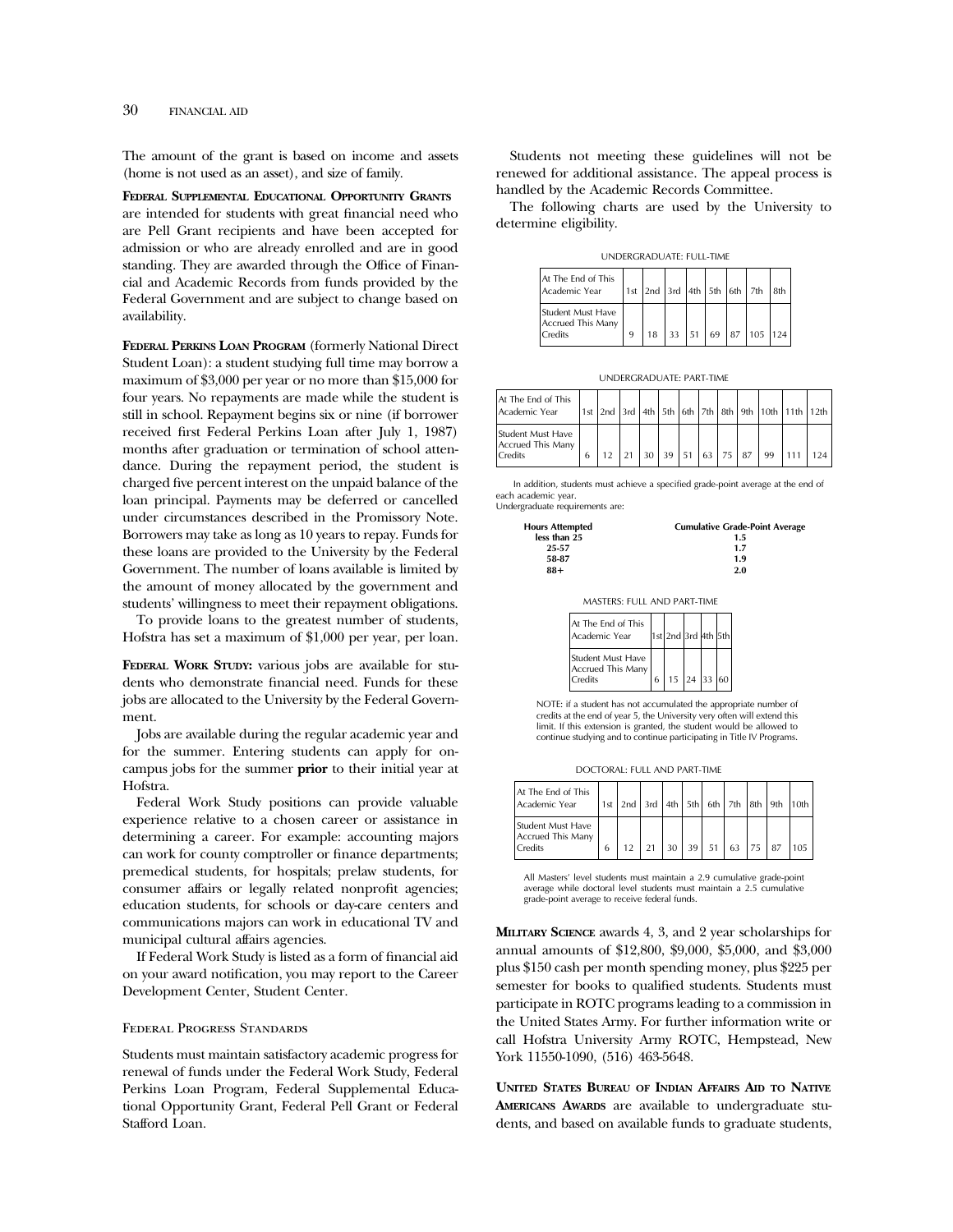who are at least one-fourth American Indian, Eskimo, or Aleut and are enrolled members of a tribe, band, or group recognized by the Bureau of Indian Affairs. For further information contact the Bureau of Indian Affairs Office, Federal Building, Room 523, 100 South Clinton Street, Syracuse, N.Y. 13260.

#### **STATE GRANTS**

**New York State Tuition Assistance Program:** these grants are awarded by the State of New York to state residents who are in full-time attendance at colleges or universities in the State of New York. Application and renewal are made by completing a TAP Application and a Free Application for Federal Student Aid. These forms are available at high schools or the Office of Financial and Academic Records.

Students must maintain satisfactory academic progress and program pursuit for renewal of their TAP Award.

Satisfactory academic progress is measured by accrual of a specified number of credits each semester and achievement of a certain grade-point average. The following charts are used by the University to determine satisfactory academic progress.

FOR BACCALAUREATE DEGREES

| Before Being Certified For<br>This Payment                        | 1st          | 2nd | 3rd | 4th | 5th | 6th | 7th | 8th | 9th | 10th |
|-------------------------------------------------------------------|--------------|-----|-----|-----|-----|-----|-----|-----|-----|------|
| <b>Student Must Have</b><br>Accrued At Least This<br>Many Credits | 0            | 3   | 9   | 18  | 30  | 45  | 60  | 75  | 90  | 105  |
| With At Least This Grade-<br>Point Average                        | $\mathbf{0}$ | .5  | .75 | 1.0 | 2.0 | 2.0 | 2.0 |     | 2.0 | 20   |

Noncredit remedial instruction may be counted toward a full-time academic load. The number of credits in this chart refers to work (credit-bearing) completed toward the degree.

|  |  | all graduate level programs |  |  |  |  |
|--|--|-----------------------------|--|--|--|--|
|--|--|-----------------------------|--|--|--|--|

| Before Being Certified For<br>This Payment                 | 1st | 2nd  | 3rd        | 4th | 5th              | 6th | 7th | 8th |
|------------------------------------------------------------|-----|------|------------|-----|------------------|-----|-----|-----|
| Student Must Have<br>Accrued At Least This<br>Many Credits | 0   | 6    |            |     | 30               | 45  | 60  |     |
| With At Least This Grade-<br>Point Average                 | 0   | 2.10 | $2.30$ 2.5 |     | $2.75$ 3.00 3.00 |     |     |     |

Program pursuit requires the student receive a passing or failing grade in a certain percentage of the fulltime minimum course load of 12 credits. During the first year of study, a student must secure a passing or failing grade in a minimum of 6 credits per semester, (50 percent of the minimum full-time course load); during the second year, 9 credits per semester (75 percent of the full-time course load); and during the third and fourth years, 12 credits per semester (100 percent of the minimum fulltime course load). Grades of W, NCr and permanent INC are not acceptable in meeting the pursuit requirement.

A one-time waiver is available for students who fail these standards due to unforseen circumstances. Examples of unforseen circumstances are severe medical problems or change of major field of study. Further information about the waiver is available from the University Advisement Office.

**STATE AID TO NATIVE AMERICANS:** awards for full- and part-time study are available to members of the native American tribes located on reservations within New York State. For application forms and further information write to Native American Education Unit, New York State Education Dept., 471 Education Building Annex, Albany, New York 12234.

**REGENTS AWARDS FOR CHILDREN OF DECEASED AND DISABLED VETERANS:** a special application may be obtained from and filed with the New York State Higher Education Services Corporation, Albany, New York 12255. Documentary evidence to establish eligibility is required with the application. Any high school counselor can provide assistance with this.

The applicant must be the child of a veteran who died, or who has a current disability of 50 percent or more, or who had such disability at the time of death as the result of U.S. military service during one of the following periods:

December 7, 1941-December 31, 1946

June 27, 1950-January 31, 1955

October 1, 1961-May 7, 1975

and a legal resident of New York State. Legal residence in New York State on the part of the parent is also required at the time of entry into military service, or, if the parent died as a result of military service, at the time of death.

The amount awarded is \$450 per year, for up to five years, depending on the normal length of the program of study of full-time attendance in an approved postsecondary school in New York State.

**REGENTS AWARDS FOR CHILDREN OF DECEASED POLICE OFFICERS OR FIREFIGHTERS:** the awards provide a \$450 grant per year, for up to five years, to children of police officers or firefighters who served in New York State and died after June 30, 1982 as a result of injuries sustained in the line of duty. A special application may be obtained from and must be filed with the New York State Higher Education Services Corporation, Albany, New York 12255.

The student must be matriculated and enrolled full time in an approved postsecondary educational program in New York State.

**NEW YORK STATE AID FOR PART-TIME STUDY (APTS):** awards up to \$2,000 per year are available for undergraduate students registered for 6 to 11 credits per semester. Applications are available in the Student Administrative Complex.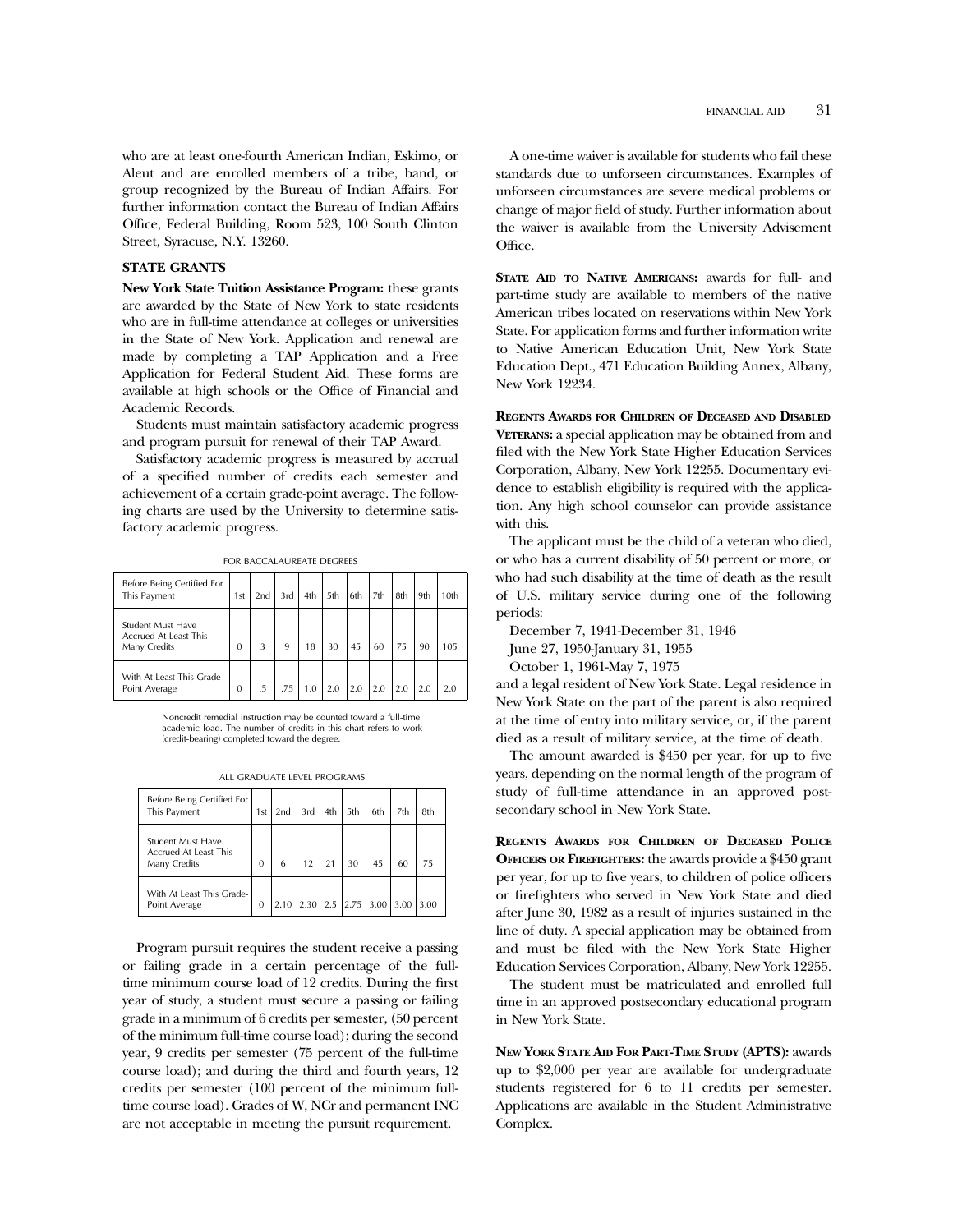**OTHER STATE GRANTS:** many states have state scholarship grants that are available for use both in and out-of-state colleges and universities. Consult your local high school guidance counselor for further information.

#### FEDERAL FAMILY EDUCATION LOAN PROGRAM

**FEDERAL STAFFORD LOAN:** There are two kinds of Stafford Loans—subsidized and unsubsidized. If you have need as determined by Federal Needs Analysis, you may receive the subsidized loan where the government pays the interest while you are in college. If not, you can choose to pay the interest while you are in school or to defer the payment until you complete your studies.

Students will automatically receive a Stafford Loan application from the guarantor if they are eligible for this loan. Follow all instructions carefully when completing the application. Freshmen may borrow up to \$2,625 per class year; sophomores may borrow up to \$3,500 per class year; juniors and seniors may borrow up to \$5,500 per class year; undergraduate maximum is \$23,000. Graduate students may borrow a maximum of \$8,500 per class year, up to a total of \$65,000 including any loans for undergraduate study. Federal Stafford Loans carry a variable interest rate not exceeding 8.25 percent.

Although the loan may be repaid at any time, monthly payments must be made to the bank or other lender beginning six months after graduation or termination of study. Before applying for a loan, all students must complete the Free Application for Federal Student Aid (FAFSA). Once your processed FAFSA data is received, we will arrange to have a loan application sent with the school section completed in advance. You would then need to carefully complete the borrower section and forward the loan application per the instructions. We have a preferred lender list available listing banks that can best serve our students.

**FEDERAL PLUS** (Parent Loans for Undergraduate Students) program makes funds available through participating banks and other lenders to parents of dependent students enrolled in, or admitted to, an approved college or university who do not have an adverse credit history.

Student eligibility criteria are comparable to those for the Federal Stafford Loans, except that Federal PLUS loans require no financial need test.

An insurance premium and an origination fee is due when the loan check is issued. The loan amount is disbursed in two payments and is made copayable to the parent and Hofstra University. The Student Accounts Office will forward the check to the parent for endorsement. The maximum loan is the cost of attendance minus any financial aid for each financially dependent student. Federal PLUS loans carry a variable interest rate not exceeding 9 percent. Repayment must begin sixty days after the loan is disbursed.

Applications are available through Hofstra as well as participating lending institutions, however, parents may receive a preprinted loan application for new students or

continuing students whose parents have borrowed in previous terms.

**FEDERAL UNSUBSIDIZED STAFFORD LOANS** are also available for graduate students and self-supporting undergraduate students, although under certain circumstances, a college financial aid administrator can approve a Federal Unsubsidized Stafford Loan for a dependent undergraduate.

An insurance premium and an origination fee is due when the loan check is issued. The loan amount is disbursed in two annual payments, copayable to the student and the institution. The maximum loan is \$4,000 per year for first and second year, and \$5,000 per year for remaining years of undergraduate study. Graduate students may borrow up to \$10,000 per year up to a total of \$23,000.

Federal Unsubsidized Stafford Loans carry a variable interest rate not exceeding 8.25 percent. While the borrower is enrolled full time, principal payments on the loan may be deferred. However, interest payments must be made during enrollment or capitalized (added to principal). Repayment of both principal and interest begins when the borrower leaves school or enrolls for less than full-time study.

Application procedure is similar to the subsidized Stafford.

#### LOANS AWARDED BY HOFSTRA

**EMERGENCY SHORT TERM LOANS:** not to exceed \$100 for personal expenses, are available to full-time students in good academic standing who can justify the emergency nature of their request. Students should contact the Office of Financial and Academic Records. Such a loan may not be used to pay for tuition and fees or books. A student with an outstanding obligation to the University usually will not receive this loan. Each interest-free loan is repayable within one month.

This program is partially funded by gifts in memory of Harold Goldberg '76.

Long Term Tuition Loans

**HELP LOANS:** available in amounts up to \$3,000 for those seniors and juniors who have exhausted all other sources of financial aid.

**TUDOR FOUNDATION LOANS:** interest free while student is in attendance. To be repaid starting 12 months after termination of attendance, in installments at four percent interest.

# Other Sources of Aid

OFFICE OF VOCATIONAL REHABILITATION: this office provides funds for educational purposes to people who have physical or mental disabilities which are handicaps to employment. Contact your local Office of Vocational Rehabilitation, whose telephone number can be located in your telephone directory under State Agencies.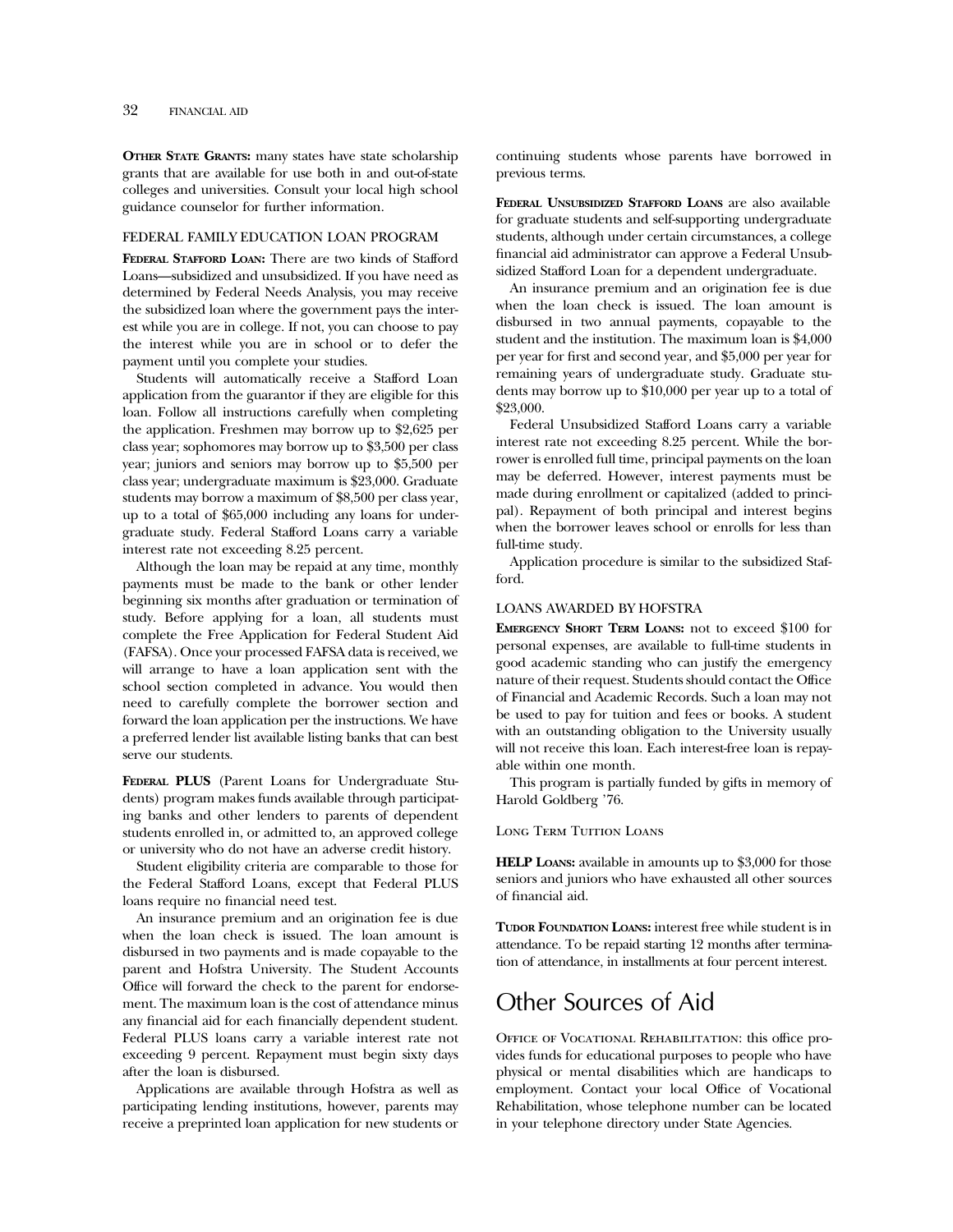VETERANS GI BILL BENEFITS: funds for educational purposes are available to veterans of the Armed Forces. Contact the Veteran's Representative at Hofstra (516) 463-6838 for individual information.

PRIVATE AGENCIES such as religious organizations, unions, foundations and social, civic and cultural groups may make awards to students. Consult your guidance counselor. Check any organization in which you or your parents participate.

# Donor Scholarships

#### DISTINGUISHED ACADEMIC SCHOLAR PROGRAM

Full-tuition scholarships are available to students with outstanding academic achievement, regardless of financial need. All applicants with superior high school records and standardized test scores are considered.

Arthur N. Abbey Endowed Distinguished Academic Scholarship

ROBERT B. BETTS ENDOWED DISTINGUISHED ACADEMIC SCHOLarship for a Physically Challenged Student

Robert B. Betts Endowed Distinguished Academic Scholarship for a Minority or Female Student

Bertram D. Brettschneider Endowed Distinguished Academic Scholarship in Law

Bertram D. Brettschneider Endowed Distinguished Academic Scholarship in New College

Corva Family Endowed Distinguished Academic Scholarship

Barbara and Maurice A. Deane Endowed Distinguished Academic Scholarship in the School of Law

Nelson DeMille Endowed Distinguished Academic Scholarship in English

Dorothy and Adolph Eckhardt Endowed Distinguished Academic Scholarship

Allan T. Gittleson Endowed Distinguished Academic SCHOLARSHIPS

Commissioner Monica Gollub Memorial Endowed Distinguished Academic Scholarship in Law

Leo A. Guthart Endowed Distinguished Academic Scholarship in International Business in the Frank G. Zarb SCHOOL OF BUSINESS

Provost Sanford S. Hammer Endowed Distinguished Academic Scholarship

JOSEPH A. AND NANCY GITTLESON IANNOTTI ENDOWED DISTINguished Academic Scholarship

Law School Endowed Distinguished Academic Scholarship

Law School Alumni Endowed Distinguished Academic SCHOLARSHIP

George and Ann M. Mallouk Endowed Distinguished Academic Scholarship

NatWest Bank USA Endowed Distinguished Academic SCHOLARSHIPS

Arnold A. Saltzman Endowed Distinguished Academic **SCHOLARSHIP** 

Lawrence C. Schoen Endowed Distinguished Academic Scholarship in the School of Law in memory of Howard H. Born

Marlene Meiselman Schoen Endowed Distinguished Aca-DEMIC SCHOLARSHIP in memory of Howard H. Born

Libby and Joseph Shapiro Endowed Distinguished Academic Scholarship

Marjorie Strunk Shuart Endowed Distinguished Academic **SCHOLARSHIP** 

President James M. Shuart Endowed Distinguished Academic Scholarship

Tambrands Endowed Distinguished Academic Scholarship

Julia Vane Memorial Endowed Distinguished Academic Scholarship in Graduate Psychology

HENRY VISCARDI, JR. ENDOWED DISTINGUISHED ACADEMIC **SCHOLARSHIP** 

Clifford R. Weidberg Endowed Distinguished Academic **SCHOLARSHIP** 

Harold E. Yuker Endowed Distinguished Academic Scholarship in Graduate Psychology

Ziegler Memorial Endowed Distinguished Academic SCHOLARSHIP

#### UNDERGRADUATE SCHOLARSHIPS

Donor scholarships have been created by the alumni and friends of Hofstra University. These scholarships are awarded according to various criteria established by the donor and the Scholarship and Student Aid Committee of the University. Recipients are selected by the Committee, unless otherwise noted.

These scholarships are administered by the Office of Financial and Academic Records of Hofstra University. Generally, a student is eligible for only one scholarship awarded by the University. Renewal of donor scholarships and awards may vary with the conditions established for that particular award.

ARTHUR N. ABBEY SCHOLARSHIP IN THE FRANK G. ZARB SCHOOL of Business: preference will be given to minority students with demonstrated economic need as well as scholastic achievement or potential. Awarded upon the recommendation of the Dean of the Zarb School of Business and the Office of Financial and Academic Records.

Frank W. Abrams Endowed Scholarships: awarded annually to qualified students selected on the basis of academic excellence and financial need.

JOHN CRANFORD ADAMS ENDOWED SCHOLARSHIP: the most prestigious scholarship award of the year is presented to outstanding full-time students who have completed at least 58 semester hours; 50 must be in residence. This scholarship, established by the Hofstra Alumni Association to honor President Emeritus John Cranford Adams, may be renewed. Each recipient is named a John Cranford Adams Scholar.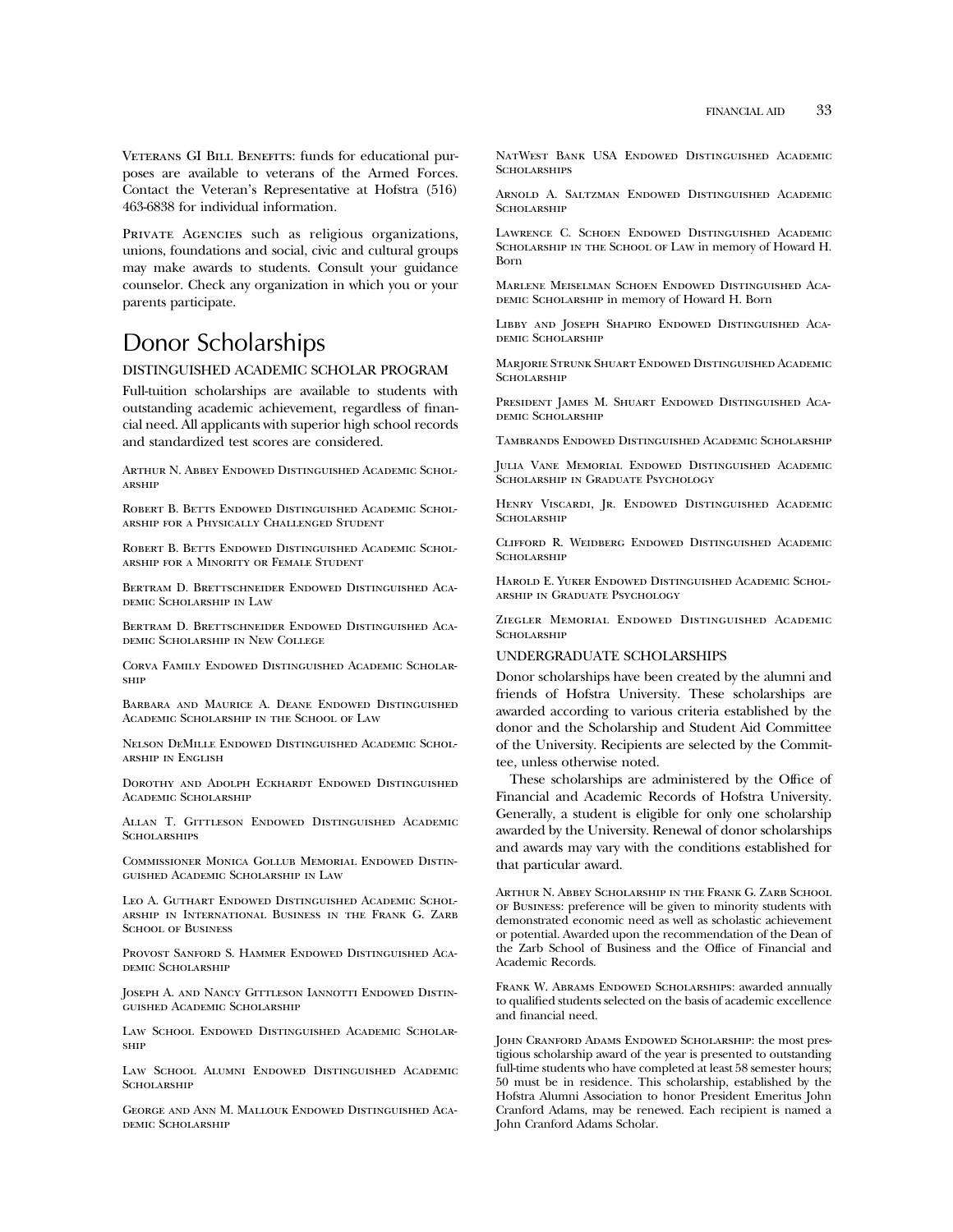Louise and Joel Adams Endowed Scholarship: awarded to a student planning a premed course of study or studying in the biological sciences. Selection is made on the basis of demonstrated economic need as well as scholastic achievement and potential. Recommendation by the Office of Financial Aid.

Natalie I. Allon Endowed Scholarship: awarded each year to qualified deserving undergraduate students majoring in sociology. Recipients are selected on the basis of academic excellence and financial need. Recommendations are by the Sociology Department to the Scholarship and Student Aid Committee.

Alpha Theta Beta Alumnae Endowed Scholarship: awarded to a qualified undergraduate student who has completed three semesters as an active sister of the Sorority and is based on academic achievement and participation in extracurricular activities.

JOSEPH G. ASTMAN ENDOWED SCHOLARSHIP: awarded to a qualified student selected on the basis of demonstrated financial need and academic achievement.

Edna T. and Henry Bang Endowed Memorial Scholarship: awarded to a qualified student selected on the basis of academic excellence and financial need.

Donald Nelson Barnes Endowed Memorial Scholarship: awarded annually to one or more deserving students upon the recommendation of the Chairman of the Drama Department to the Office of Financial and Academic Records.

Donald Benjamin Special Studies at New College Endow-MENT FUND: students are recommended to the Dean of New College by the Director of the Division of Special Studies after consultation with the faculty and the Office of Financial and Academic Records. The recipients of these annual awards are selected on the basis of scholastic potential and financial need.

Eugene Bennett NOAH Endowed Scholarship: awarded annually to one or more deserving students on the basis of demonstrated financial need as well as scholastic achievement or potential. Recommendation of the Office of Financial and Academic Records.

Herman A. Berliner Endowed Scholarship: awarded to one or more students selected on the basis of demonstrated economic need as well as academic achievement. Preference given to student(s) from Hawaii. Awarded by the Office of Financial and Academic Records.

Marvin I. Bernstein Endowed Communication Scholarship: awarded to a qualified senior communications student on the basis of demonstrated economic need as well as scholastic achievement or potential. Selection is made by the Office of Financial and Academic Records in consultation with the dean of the School of Communication.

Irene and Ralph Bettum Endowed Scholarship at the FRANK G. ZARB SCHOOL OF BUSINESS: awarded to a qualified student selected on the basis of academic excellence and financial need.

Booster Alumni Endowed Spirit Scholarship: awarded to one or more qualified junior or senior students selected on the basis of scholastic achievement or potential, financial need and school spirit.

S. Tapper Bragg, II, Endowed Memorial Scholarship for the Physically Challenged: awarded to a qualified physically challenged student selected on the basis of demonstrated need as well as scholastic achievement or potential. Recommendation made by the Office of Financial and Academic Records.

Dr. Eben Breed Endowed Scholarship: awards in various amounts are made to qualified students selected on the basis of academic excellence and financial need.

JOHN W. BRENNAN ENDOWED SCHOLARSHIP: awarded to a qualified physically disabled student(s) selected on the basis of academic achievement or potential and demonstrated financial need.

Lou Bronzo Endowed Baseball Scholarship: awarded annually to a deserving baseball player who has been selected on the basis of academic achievement or potential and financial need. Recommendations are made by the Office of Financial and Academic Records and the Director of Athletics.

Business School Emeriti Faculty Endowed Scholarships: annual awards in varying amounts to continuing business students based on service to the School, scholarship and financial need. The award honors emeriti faculty of the Frank G. Zarb School of Business.

PRESIDENT CALKINS ENDOWED SCHOLARSHIP: awarded to a qualified student selected on the basis of academic achievement and financial need.

Carmangelo Joseph Capasso Memorial Scholarship: awarded to one or more qualified students selected on the basis of academic excellence and financial need.

Stephen B. Carlin and Walter W. Rudolph Endowed Memorial Scholarship: granted to qualified incoming freshmen who are offsprings of Vietnam War veterans. Selection is based on scholastic average, participation in athletics and other extracurricular activities, and financial need. Applicants for and recipients of this scholarship must be undergraduate students and residents of the greater New York metropolitan area.

Matthew Chappell-Herman Goldberg Endowed Memorial FUND: awarded annually to undergraduate students majoring in psychology. Recommendations are made by the Faculty Committee of the Undergraduate Program.

Chronicle Endowed Scholarship: awarded annually to one or more deserving students who have served for a minimum of one year in a leadership or significant capacity of the publication. The recipient must maintain a minimum grade point average of 2.5. Seniors are not eligible. Selection is made by a committee from the Office of Student Activities and recommendation of the Office of Financial and Academic Records.

Janet Churchill Memorial Scholarship: awards of \$1,000 each will be granted to two qualified students selected on the basis of demonstrated economic need as well as scholastic achievement or potential. Selection is made by the Office of Financial and Academic Records.

Chistopher V. Cianciulli Memorial Endowed Scholarship: awarded to a qualified student selected on the basis of demonstrated economic need as well as scholastic achievement or potential. Recommendation made by the Office of Financial and Academic Records.

Peter B. Clark Endowed Memorial Music Scholarship: awarded to a qualified first-year music student on the basis of demonstrated economic need as well as scholastic achievement or potential. The award may be renewed annually by recipients maintaining scholarly standards. Selection is made by the Office of Financial and Academic Records.

Dorothea S. Clarke Endowed Scholarship: awarded each year to a qualified student or students in the Master of Science in Education in Reading and Special Education Program. Recipi-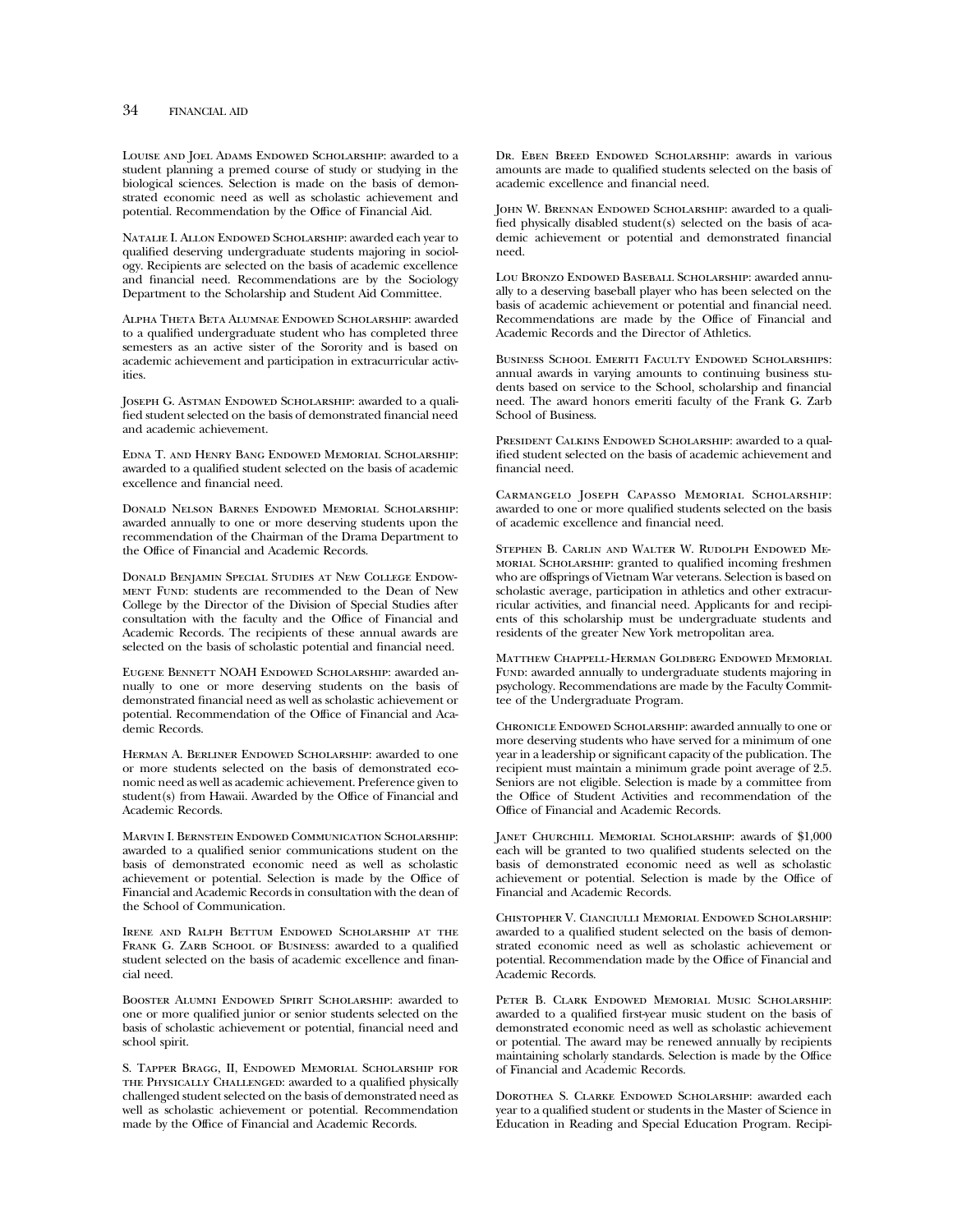ents are selected on the basis of demonstrated economic need as well as scholastic potential.

CLASS OF 1949 ENDOWED SCHOLARSHIP: awarded to a qualified freshman selected on the basis of demonstrated economic need as well as scholastic achievement or potential. Recommendation made by the Office of Financial and Academic Records.

Class of 1951 ''Continuing the Tradition'' Scholarship: awarded to a qualified student or students each of whom must be a grandchild of a member of the class of 1951. Selection made by a committee of class members and the Office of Financial Aid.

GEORGE COHEN ENDOWED SCHOLARSHIP: awarded to a qualified student or students selected on the basis of demonstrated economic need and scholastic achievement or potential.

Morris Cohen Endowed Memorial Scholarship: awarded to a qualified student selected on the basis of scholastic achievement or potential and financial need.

Eugene B. Connolly Endowed Scholarship: awarded to one or more deserving students selected on the basis of demonstrated economic need as well as scholastic achievement or potential. Awarded by the Office of Financial and Academic Records.

Consolidated Freightways Rosalie Giannone Endowed Memorial Scholarship: awarded annually to a full-time, upperclass, physically disabled student who is pursuing a career working with the physically disabled. The award is based upon academic excellence and financial need.

Corporate Development Committee Endowed Scholarship: awarded annually to students on the basis of academic achievement and financial need.

Kathy and Christopher Corva Endowed Scholarship: awarded to a qualified student(s) selected on the basis of demonstrated economic need as well as scholastic achievement.

Stephen and Lois Crews Scholarship: awarded to one or more deserving student(s) selected on the basis of scholastic achievement or potential, regardless of economic need. Awarded by the Office of Financial and Academic Records.

Lee and Bob Dall Endowed Scholarship: awarded to one or more deserving students selected on the basis of demonstrated economic need as well as scholastic achievement or potential. Recommendation is made by the Office of Financial and Academic Records.

DANTE FOUNDATION SCHOLARSHIP: awarded to a graduate of a high school located in Nassau or Suffolk Counties and must be a resident of either county. One or both parents of student must be of Italian ancestry. Recipient must demonstrate financial need.

David Datlof Endowed Memorial Scholarship: awarded to a qualified student selected on the basis of academic achievement and financial need.

Delta Chi Delta Sorority Alumnae Endowed Scholarship: awarded to an undergraduate Delta Chi Delta sorority sister based on financial need and sorority participation. Eligibility requirements include membership in Delta Chi Delta, a minimum of four semesters at Hofstra, and a grade-point-average of 2.5. Selection made by the Office of Financial and Academic Records upon the recommendation of Delta Chi Delta Alumnae.

DONOR MEMORIAL ENDOWED SCHOLARSHIP: awarded to a qualified student selected on the basis of demonstrated economic need as well as scholastic achievement or potential. Recommendation made by the Office of Financial and Academic Records.

Harry Busch Scholarship Howard Drucker Scholarship Samuel Eskin Scholarship Alan Faber Scholarship J. Vincent Fagan Scholarship Lorraine White Godfrey and Patricia O'Keefe Godfrey Scholarship J. O. Keller Scholarship Ray Miller Scholarship Harmon Newell Scholarship Charles Walter Paul Scholarship Bruce Pfeffer Scholarship Dick Schwarzaelder Scholarship Jeffrey Sheets Scholarship

Charles G. Drayton Endowed Scholarship: awarded to a qualified student selected on the basis of academic excellence and financial need.

The James J. Duffy Endowed Scholarship: awarded to a male or female student athlete who is a Long Island high school graduate and who will participate in intercollegiate athletics at Hofstra. Entering freshmen and upper-class undergraduates are eligible for this scholarship. Candidates must demonstrate their potential for outstanding academic achievement, show evidence of personal qualities leading to effective citizenship, and participate in cocurricular and community service activities. A selection committee reviews individual candidates and renewal of this scholarship is based upon present criteria.

Charles R. Dyon, Jr. U.S. Marine Corps Endowed Scholarship: awarded to honorably discharged marines, their sons, daughters or grandchildren selected on the basis of demonstrated economic need as well as scholastic achievement or potential.

EAB Endowed Scholarships in the Frank G. Zarb School of Business: awarded to one or more deserving students participating in the summer exchange program with Erasmus University or to students in the Zarb School of Business who are participating in other recognized study programs in The Netherlands. Recommendation made by the Dean of the Zarb School of Business and the Coordinator of the Erasmus Program in cooperation with the Office of Financial and Academic Records.

ANITA ELLIS ENDOWED SCHOLARSHIP: awarded to one or more deserving student(s) who has served in a leadership capacity in fraternity/sorority affairs for a minimum of one year and maintains a minimum grade-point-average of 2.4. The student(s) must be active in his/her organization and/or fraternal government. Graduating seniors are not eligible. The student(s) are selected by a committee from the Office of Student Activities and recommendation by the Office of Financial and Academic Records.

Epsilon Sigma Endowed Scholarship: awarded to an active Epsilon Sigma member, either as an undergraduate or as an alumnus, for a period of one year. The recipient should have maintained a 2.7 grade-point average during his/her studies at Hofstra and be an active participant in extra-curricular activities. Recommendations are made by the Scholarship Committee.

Gunnar Esiason Endowed Scholarship: awarded annually to one or more deserving full-time undergraduate student(s) whose service and commitment to the prevention and cure of cystic fibrosis is exemplary or a student who has the disease or who has a family member stricken with the disease. If no student(s) satisfies the criteria, a member of the Phi Sigma Sigma Sorority whose national philanthropy is cystic fibrosis, would become eligible. An application is required. Selection is made by a committee from the Office of Student Activities who will notify the Office of Financial and Academic Records.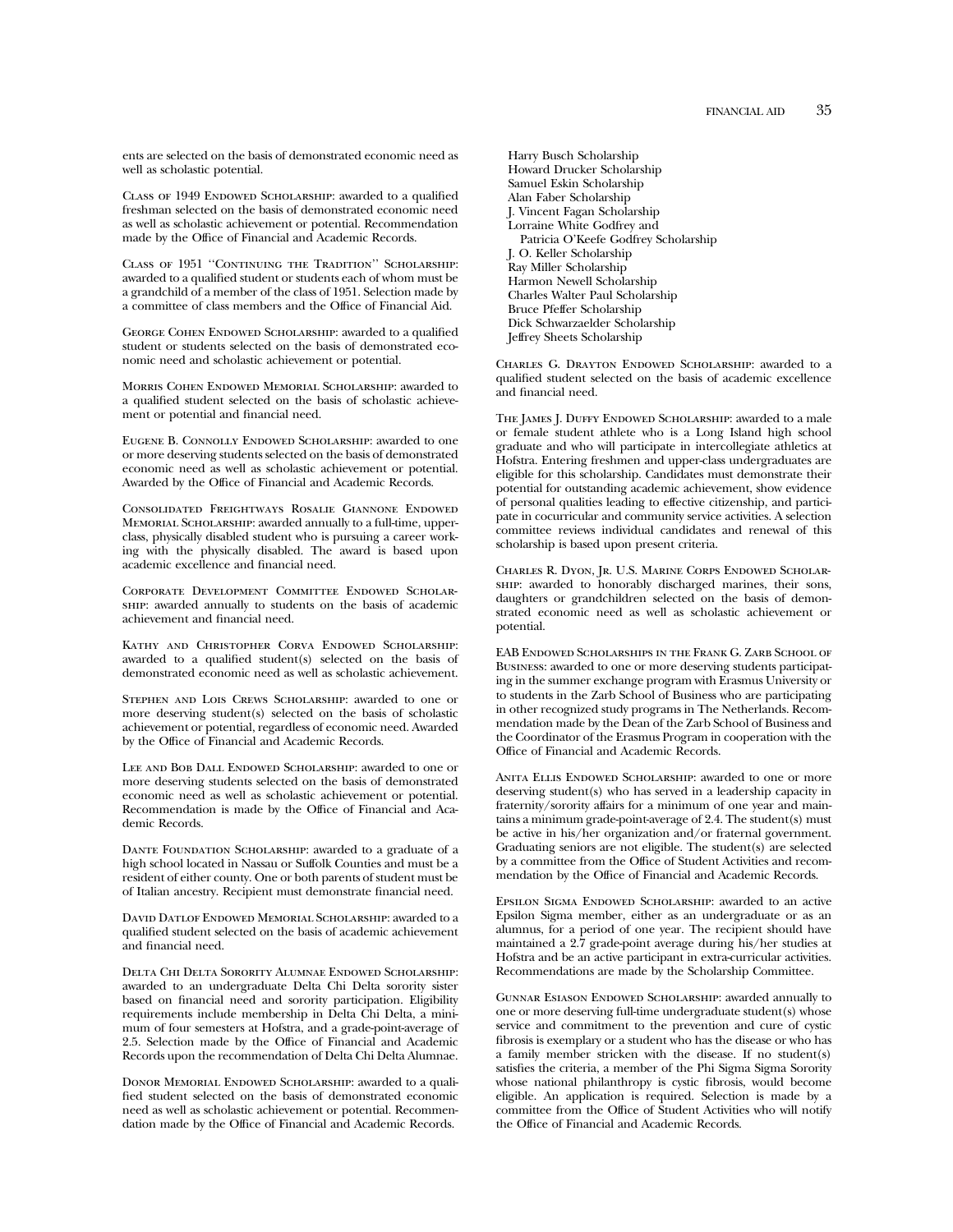WEEB EWBANK ENDOWED SCHOLARSHIP: awarded to one or two academically qualified scholar-athletes who demonstrate outstanding athletic ability, exceptional qualities of sportsmanship, participation in cocurricular activities and financial need. Recommendations are made by the Director of Athletics.

Faculty Memorial Endowed Scholarships: awarded to a qualified student selected on the basis of demonstrated economic need as well as scholastic achievement or potential. Recommendation made by the Office of Financial and Academic Records.

Charles Calitri Scholarship William H. Childs Scholarship

The Gray Wig Jim Fellman Endowed Scholarship: awarded to a qualified student majoring in music selected on the basis of demonstrated economic need as well as scholastic achievement or potential. Awarded by the Office of Financial and Academic Records in consultation with Gray Wig.

David and Esther Filderman Endowed Scholarship in Philosophy: this annual award is competitive and based upon academic excellence in philosophy and financial need. The recipient is selected by the Department of Philosophy in conference with the Scholarship and Student Aid Committee.

Florence Flegenheimer Endowed Memorial Scholarship: awarded to a qualified student(s) selected on the basis of scholastic achievement or potential and financial need.

Ira Flesch Endowed Memorial Scholarship: established in memory of Ira Flesch, a former trustee of Hofstra University, an annual award to qualified students selected on the basis of academic excellence and financial need.

Milton M. Gardner Endowed Scholarship: awarded to a qualified student or students selected on the basis of demonstrated economic need as well as scholastic achievement or potential.

KATHLEEN GERLA ENDOWED SCHOLARSHIP: awarded to a qualified student(s) selected on the basis of demonstrated economic need as well as scholastic achievement or potential.

Joseph Giacalone Endowed Memorial Scholarship: established to honor Joseph Giacalone, an award is presented to a third-year student majoring in economics, engineering, regional planning or business and who demonstrates financial need, academic excellence and a commitment to furthering the economic well-being of Long Island.

Allan Gittleson Endowed Scholarship Fund: up to full tuition awarded annually to children of employees of the Allan Manufacturing Company and/or its affiliated companies or to qualified residents of Long Island with cocurricular and civic activities. Candidates must apply through the Allan Manufacturing Company and be recommended by them to the Undergraduate Admissions Office.

Bernard Gold Endowed Memorial Scholarship: awarded to a deserving student majoring in special education upon the recommendation of the Hofstra Financial and Academic Records Office. Preference will be given to a qualified Hispanic or African-American student majoring in special education who will be selected on the basis of demonstrated financial need as well as academic achievement and potential.

Lionel M. Goldberg/Alexander & Alexander Endowed SCHOLARSHIP IN THE FRANK G. ZARB SCHOOL OF BUSINESS: awarded in the spring of each year to a business student who is completing the sophomore year in the business program, is in good standing, and displays an interest in the insurance field.

Recommendation made by the Office of Financial and Academic Records.

Eugene and Judy Goldman Endowed Scholarship: awarded to a qualified student or students selected on the basis of demonstrated economic need as well as scholastic achievement or potential.

Kermit Gordon and Morton Beroza Directors of Inter-County Wholesalers Association Endowed Scholarship: awarded to a qualified student based on scholastic achievement and financial need.

GRAY WIG ENDOWED SCHOLARSHIP: awarded to a qualified technical drama student selected on the basis of demonstrated economic need as well as scholastic achievement or potential. Awarded by the Office of Financial and Academic Records in consultation with Gray Wig.

Grumman Corporation Endowed Scholarship: awarded to a qualified engineering or computer science student(s) selected on the basis of academic achievement or potential and demonstrated financial need.

STEVE GUTMAN ENDOWED SCHOLARSHIP: awarded to a qualified student or students selected on the basis of demonstrated economic need as well as scholastic achievement or potential.

Robert W. Harper Endowed Memorial Scholarship: awarded to a qualified student(s) on the basis of demonstrated financial need as well as scholastic achievement or potential. Recommendation of the Office of Financial and Academic Records.

Dean Ulric Haynes, Jr. Endowed Zarb School of Business SCHOLARSHIP: awarded to a qualified School of Business student on the basis of demonstrated economic need as well as scholastic achievement or potential. Selection is made by the Office of Financial and Academic Records.

William Randolph Hearst NOAH Endowed Scholarship: awarded to a participant in the NOAH Program selected on the basis of superior academic achievement, financial need, and departmental recommendation.

Hempstead Elks Endowed Memorial Scholarship: one, up to full-tuition and fees award made annually to a qualified graduate of one of the following high schools: H. Frank Carey, Carle Place, Chaminade, W. Tresper Clarke, East Meadow, Garden City, Hempstead, Mineola, St. Paul's, Uniondale, Westbury, West Hempstead.

HEMPSTEAD FOR HOFSTRA COMMITTEE SCHOLARSHIPS: annual awards in various amounts are made to residents of the Village of Hempstead who are accepted to Hofstra University. Selection is based on academic achievement and financial need.

All Island Taxi and Limousine Scholarship Eric Aronson Scholarship Benjamin Development Co., Inc., Scholarship Eddison Bramble/Ultimate U Health and Fitness Center Scholarship Hez and Chris Brown Scholarship Carl C. Burnett Funeral Home, Inc., Scholarship CMP Publications, Inc. Scholarship Cooperman, Harding & Moore Scholarship Roland H. Davis Endowed Scholarship Fleet Bank Scholarship Grand Central Exterminating Company, Inc. **SCHOLARSHIP** Gutterman's Inc. Scholarship Hempstead Limousine and Top Hat Scholarship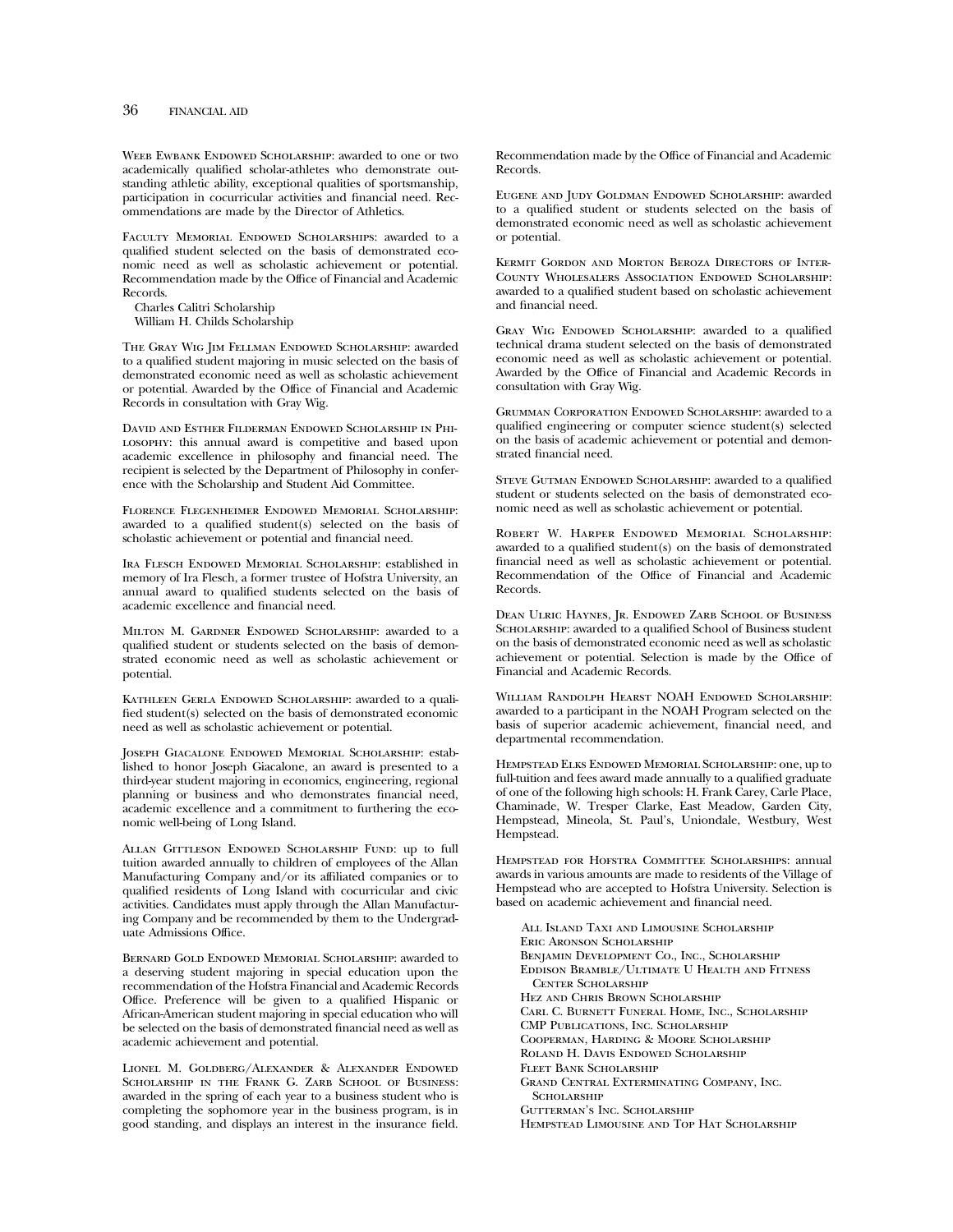Hempstead Lincoln-Mercury Motor Corp. **SCHOLARSHIP** Hempstead Uniondale Rotary Club Scholarship Hub Auto Care Scholarship Abraham and Molly Janvey Endowed Scholarship Bruce and Caryl Janvey Scholarship Philip and Beatrice Janvey Endowed Scholarship Tork Johansen Endowed Memorial Scholarship Konrad Prosthetics & Orthotics, Inc. Scholarship William Larkin Scholarship Reverend Richard Lutz Scholarship Annie O. Massey Scholarship Nassau Glass Corporation Scholarship D. Parker & Sons, Inc. Scholarship Pirinea, Cozzolino & Kelly CPA's, P.C. Scholarship Sarah B. Press Endowed Scholarship LOUISA AND JERRY RUGG SCHOLARSHIP Saul G. and Ethel P. Shapiro Endowed Scholarship WILHELM AND JOLANDA STAUBER SCHOLARSHIP Julie Peters Sutherland Scholarship Gerald G. Wright Endowed Scholarship

John Steven Hernandez Memorial Scholarship: awarded to a deserving student selected on the basis of demonstrated enonomic need as well as scholastic achievement or potential. Awarded by the Office of Financial and Academic Records.

Elaine R. Hirsh Endowed Scholarship: awarded to a qualified student selected on the basis of demonstrated need as well as scholastic achievement. Recommendation is made by the Office of Financial and Academic Records.

Dorothy Hoag Endowed Memorial Scholarships: awarded to students on the basis of demonstrated economic need as well as scholastic achievement or potential, with particular attention to students in the fields of music and/or women's athletics. Recommendation is made by the Office of Financial and Academic Records.

Hofstra Cultural Center Judaic Studies Scholarship: awards a \$500 stipend each semester to a qualified student or students selected on the basis of demonstrated economic need as well as scholastic achievement or potential.

Hofstra University Employees Endowed Scholarship: awarded to a qualified student selected on the basis of academic achievement and financial need.

Kenneth A. Hutcheson Endowed Scholarship: awarded to one or more deserving students selected on the basis of demonstrated economic need, scholastic achievement or potential. Recommendation is made by the Office of Financial and Academic Records.

George A. Jones Scholarship: awarded to a qualified student selected on the basis of demonstrated economic need as well as scholastic achievement or potential. Awarded by the Office of Financial and Academic Records.

ELLIOTT S. KAHN ENDOWED SCHOLARSHIP: awarded to a qualified student who is an active member of the basketball team, upon the recommendation of the basketball coach to the Scholarship and Student Aid Committee.

LAINIE KAZAN ENDOWED SCHOLARSHIP: awarded to a qualified student(s) selected on the basis of academic excellence and demonstrated economic need.

Barry Andrew Kearsley Endowed Memorial Scholarship: awarded to a qualified freshman majoring in drama based on the following criteria: the recipient is a stage management major or has a strong interest in stage management; or a design-tech

student; or an acting major who has demonstrated an exceptional contribution in the area of design-tech. This award may be renewed for the same recipient for a period of four years.

STANLEY J. KENDRICK ENDOWED MEMORIAL SCHOLARSHIP: awarded to qualified students who demonstrate financial need, outstanding qualities of perserverance, and academic dedication and effort in physics.

Stephen Kerekes Endowed Memorial Scholarship: awarded to a qualified student majoring in the field of English selected on the basis of academic achievement or potential and demonstrated financial need.

LEE KOPPELMAN ENDOWED SCHOLARSHIP: awarded to a qualified student selected on the basis of scholastic achievement or potential and financial need.

KPMG Peat Marwick Endowed Scholarship in the Frank G. ZARB SCHOOL OF BUSINESS: awarded annually to one or more deserving students upon the recommendation of the Dean of the Zarb School of Business in consultation with the Office of Financial and Academic Records.

Jeffrey C. Kraus Endowed Radio Scholarship: awarded each spring to two students based upon their demonstrated talent in and commitment to radio. A minimum grade-point average of 2.5 is required. Scholarship application deadline is March 15th of each year. Selection is made by the Hofstra Radio Alumni Association's Scholarship Awards Committee.

Emily and Charles W. Kuhns Endowed Scholarships: up to one-half tuition awarded to male and female students annually. Students are selected on the basis of high academic standing and general all-around ability.

William Lawrence Endowed Scholarship: awarded annually to qualified students to be selected by the Scholarship Committee upon the recommendation of the Dean of Hofstra College of Liberal Arts and Sciences and/or the recommendation of the Chairperson and full-time faculty members of the Music Department.

George Morton Levy Endowed Scholarship: up to full tuition and fees scholarships awarded to qualified children of fomer employees of Roosevelt Raceway, Inc., or to qualified students who are residents of Long Island. Noteworthy records in curricular and noncurricular areas are part of the criteria.

Matthew Vizza Lichten Memorial Scholarship: awarded to one or more deserving students selected on the basis of economic need. Preference is given to adopted Korean-American student(s). Awarded by the Office of Financial and Academic Records.

Ruth Liebson Endowed Memorial Scholarship in the Dramatic Arts: awarded to a deserving student based on seriousness of commitment to an acting career, financial need and a demonstrated capability in the dramatic arts. Selection is made by the Chairperson of the Drama Department and a committee of his/her choice.

SORGI T. AND MARGARET BENIZZI LIOTTI ENDOWED SCHOLARship: awarded to a qualified political science major selected on the basis of demonstrated economic need as well as scholastic achievement or potential. The recipient must maintain a minimum grade-point average of 3.0 overall, and a minimum gradepoint average of 3.0 in his or her major. First preference will be given to an active participant in the R.O.T.C. program.

Doris Lowe Scholarship for Returning Women: awarded to a deserving student over the age of 40 who has come to Hofstra's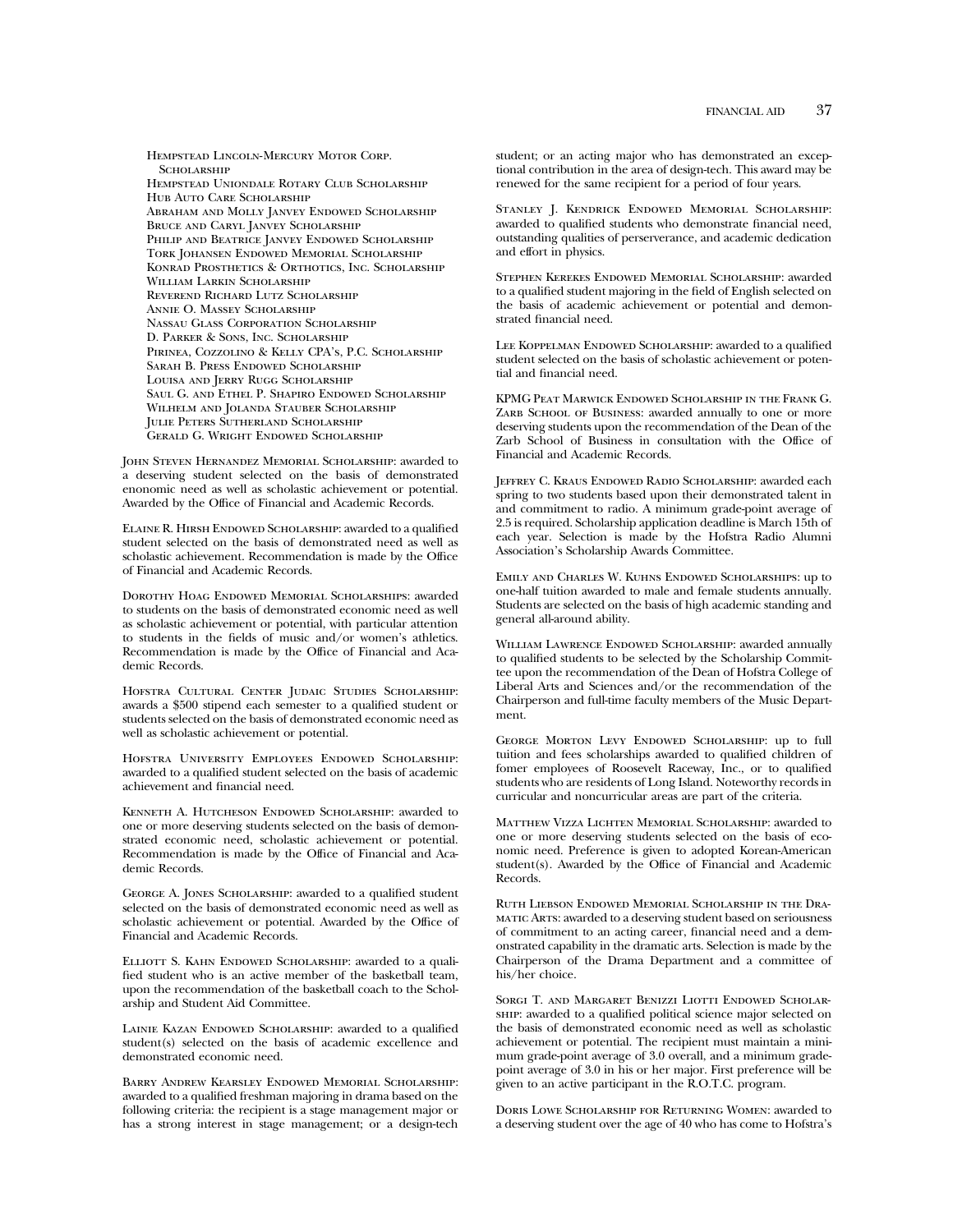College of Liberal Arts and Sciences to complete her undergraduate degree. Selection is made by the Office of Financial and Academic Records.

Karen L. and Charles B. Lutz Scholarship: awarded to a qualified student or students selected on the basis of scholastic achievement or potential regardless of economic need.

Amelia H. and Raymond H. Malone Endowed Scholarship: awarded to a qualified student selected on the basis of demonstrated economic need. Recommendation is made by the Office of Financial and Academic Records.

MANPOWER ENDOWED SCHOLARSHIP: awarded to a qualified student selected on the basis of demonstrated economic need as well as scholastic achievement or potential. Awarded by the Office of Financial and Academic Records.

Joseph M. Margiotta Endowed Football Scholarship: awarded to a qualified football player who meets all the scholastic and financial criteria of the University. Recommendations are made by the Director of Athletics in consultation with the Financial and Academic Records Office.

Martinair/Dutch Festival Scholarship: awarded to an undergraduate student(s) in the liberal arts field at Hofstra for study abroad in Holland. Determination of scholarship recipients is made by the dean of the college involved and the Director of the Dutch Festival.

Mathematics Department Endowed Scholarship: awarded to a qualified freshman mathematics major selected on the basis of academic achievement or potential. Recommendation by a Mathematics Department committee.

M.B.A. Alumni Endowed Scholarship: awarded to a qualified M.B.A. student selected on the basis of demonstrated economic need as well as scholastic achievement or potential.

LILLIAN McCADDEN ENDOWED SCHOLARSHIP: awarded to a qualified student selected on the basis of scholastic achievement and demonstrated financial need.

BERNARD J. MCKENNA ENDOWED SCHOLARSHIP: awarded to one or more deserving students selected on the basis of demonstrated financial need and academic excellence.

John Meehan Endowed Athletic Scholarship: awarded to a qualified athlete selected on the basis of academic achievement or potential and financial need.

Meenan Oil Company Endowed Scholarship: awarded to a qualified student selected on the basis of demonstrated economic need as well as scholastic achievement or potential.

Charles J. Meixel Endowed Scholarship: awarded to a qualified student selected on the basis of academic excellence and financial need. First preference may be given to a student in New College.

The Memorial Endowed Scholarship Fund: dedicated to the men and women who gave their lives in the service of their country. Recipients must be full-time, undergraduate students who demonstrate academic excellence and financial need.

Marlene and Jay Mendelsohn Scholarship: awarded to a deserving student who by perserverance and dedication overcame adversity to attain academic excellence at the end of his/her freshman year. The student will also be selected on the basis of demonstrated financial need as well as academic achievement or potential. Recommendation made by the Office of Financial and Academic Records.

Leonard D. Meyers Endowed Memorial Scholarship Fund: awarded to a student majoring in music or music education. Selection is made by the Music Department in conjunction with the Office of Financial and Academic Records.

Thomas David Mims Memorial Scholarship: awarded to a qualified student selected on the basis of demonstrated economic need as well as scholastic achievement or potential. Recommendation made by the Office of Financial and Academic Records.

The Honorable Joseph N. Mondello Endowed Scholarship: awarded to a Long Island high school graduate and a resident of Levittown in recognition of academic achievement and participation in cocurricular and community activities. Recommendations are made to the Office of Financial and Academic Records by the Mondello Scholarship Committee.

Murley-Henderson Endowed Science Scholarship: awarded to one or more deserving student(s) whose field of study or concentration is in the field of science, consisting of either physics, chemistry, biology, geology, engineering, or mathematics as well as demonstrated high academic standing and financial need. Recommendation by the Office of Financial and Academic Records.

Donald H. Murphy Endowed Memorial Scholarship: in memory of the late Donald H. Murphy, Associate Professor of Engineering Science, an annual scholarship has been established to recognize excellence in the Engineering Department. Awarded in the spring of each year to an international student completing his/her junior year of the engineering program. The student must be in good academic standing and must have made a contribution to the Engineering Department and/or the international student community.

National Society of Professional Engineers (NSPE) Scholarships: one-half tuition scholarship is awarded annually by NSPE and sponsored by Hofstra to a student graduating in the top 20 percent of his/her high school class and having a  $1200+$ score on the SAT. Students should apply directly to the National Society of Professional Engineers, 1420 King Street, Alexandria, Virginia 22314. Renewal is based on Hofstra scholarship criteria.

New College Endowed Memorial Scholarship: awarded to a qualified student recommended by the Dean of New College. Selection is based on academic excellence and demonstrated financial need.

The Netherland-America Foundation Scholarship: awarded to two deserving Frank G. Zarb School of Business students who participate in any exchange program with the Rotterdam School of Management, Erasmus Graduate School of Business in The Netherlands. Recommendation by the Dean of the Frank G. Zarb School of Business and the Office of Financial and Academic Records.

NOAH ENDOWED SCHOLARSHIP: awarded to a participant in the NOAH program on the basis of superior academic achievement, financial need, and departmental recommendation.

The Northern California Alumni Chapter Annual Scholarship: awarded to a qualified student selected on the basis of demonstrated economic need as well as scholastic achievement or potential. The recipient must be a 1996-97 entering freshman who resides in the Northern California region. Awarded by the Office of Financial and Academic Records.

Marcus C. Old Endowed Memorial Scholarship: awarded each year to a worthy student or students holding senior status and majoring in biology. Recommendations are made by the biology faculty through the Chairperson of the Biology Department.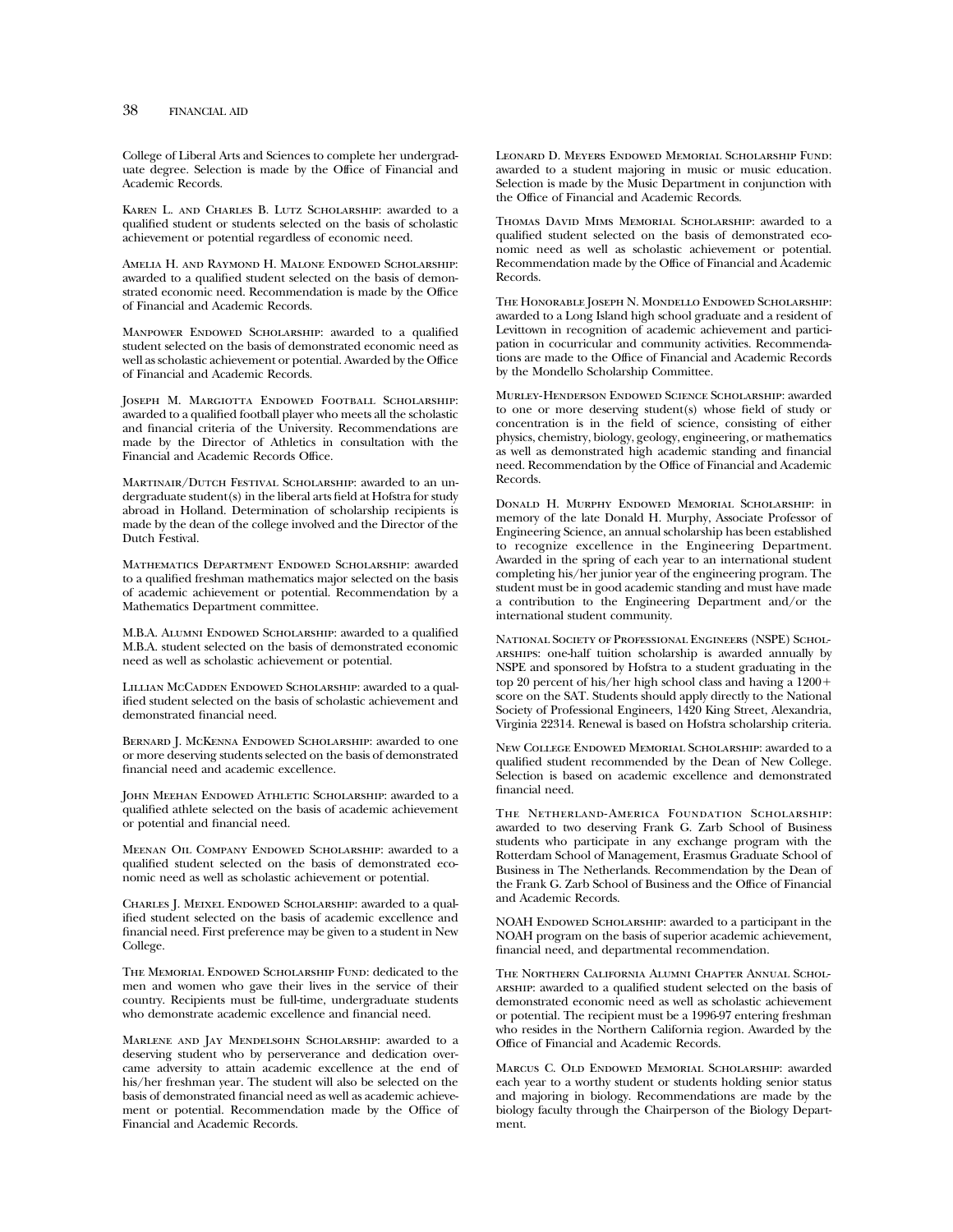William Olsten Endowed Scholarship: restricted to a junior or senior enrolled in the Frank G. Zarb School of Business who will pursue an M.B.A. degree. Awarded on the basis of academic achievement, financial need and demonstrated leadership quality.

Order Sons of Italy in America Endowed Scholarship: awarded to a qualified student of Italian descent selected on the basis of demonstrated economic need as well as scholastic achievement or potential.

The Gray Wig Albert L. "Tank" Passuello Endowed Scholarship: awarded to a qualified student majoring in drama selected on the basis of demonstrated economic need as well as scholastic achievement or potential. Awarded by the Office of Financial and Academic Records in consultation with Gray Wig.

PEP BAND SCHOLARSHIP: awarded to a student who has been a member of the Pep Band for a minimum of two (2) years, maintaining a minimum grade point average of 2.5 and shows leadership and musical skills. Selection is made by a committee who will notify the Office of Financial and Academic Records.

Gregory P. Peterson Endowed Scholarship: awarded to a qualified student or students selected on the basis of demonstrated economic needs as well as scholastic achievement or potential.

Sylvia and Valentine Piccirilli Endowed String Scholarship: awarded annually to two string instrument students who are members of the Hofstra University Symphony Orchestra upon the recommendation of the Conductor. Students need not be music majors. Awards defray the cost of private string study during the fall and spring semesters for recipients.

Thomas T. Pierce Endowed Memorial Scholarship: an annual award given to a qualified student selected on the basis of academic excellence and participation in cocurricular and community activities. Financial need is also a consideration.

Sylvia Pines Memorial Scholarship: awarded to an upperclass woman who has taken the first course towards a mathematics major or minor and who intends a professional career in mathematics or science. Awarded by the Mathematics Department chairperson.

William J. Plander Endowed Memorial Scholarship: established in recognition of the singular dedication and achievement in the Uniondale community of the late William J. Plander. Candidates must demonstrate, through superior academic and athletic performance, the potential for outstanding achievement at Hofstra and evidence of personal qualities leading to effective citizenship. Selection is made by the Office of Financial and Academic Records, the Departments of Health, Physical Education and Recreation and Intercollegiate Athletics, and the Plander family.

MARVIN PRICE ENDOWED SCHOLARSHIP: awarded to a qualified student selected on the basis of academic excellence and financial need.

Richard and Edith Proskauer Endowed Memorial Scholarship: awarded to qualified students majoring in fine arts.

Reader's Digest Foundation Endowed Scholarship Fund: an endowed scholarship awarded annually to students for academic excellence. Demonstrated financial need is part of the criteria.

Dr. and Mrs. Anthony Reidlinger Endowed Academic SCHOLARSHIP: awarded to a qualified junior or senior undergraduate student or students majoring in chemistry or natural science on the basis of scholastic achievement and demonstrated financial need. Awarded by the Office of Financial and Academic Records with the advice of the faculty.

Republic Aviation Endowed Scholarship Fund: an annual award to children of former employees of the Republic Aviation Corporation, regardless of place of residence, and other students who reside in Nassau and Suffolk counties. Recipients are selected on the basis of academic achievement, extracurricular activities and financial need.

Roosevelt Field Scholarship: awarded to a qualified student in retail management selected on the basis of demonstrated economic need as well as scholastic achievement or potential.

The Gray Wig Janet Fraser Rosano Endowed Scholarship: awarded to a qualified student majoring in drama or music selected on the basis of demonstrated economic need as well as scholastic achievement or potential. Awarded by the Office of Financial and Academic Records in consultation with Gray Wig.

Stephen P. Salzman Endowed Scholarship: awarded to a qualified student(s) enrolled in the New College Division of Special Studies Program selected on the basis of demonstrated economic need as well as scholastic achievement or potential.

Save Our Scholarships (S.O.S.): annual awards in various amounts are awarded to qualified students selected on the basis of academic excellence and financial need.

Certilman Balin Adler & Hyman LLP Scholarship Chicago Tile Insurance Company Scholarship Compliance Reports of America/JMS Architects/ Monticciolo Family Scholarship East Meadow Chamber of Commerce Scholarship Adolph and Dorothy Eckhardt Scholarship Frederick and Lida Eckhardt Scholarship Frederick R. and Elizabeth Eckhardt and FAMILY SCHOLARSHIP First Long Island Investors, Inc. Scholarship Hayt, Hayt & Landau Scholarship Ruthe and Harold Klein Scholarship Koeppel Martone Leistman and Herman **SCHOLARSHIP** Frederick Lemmermann Scholarship Bruce and Doris Lister Scholarship David and Sondra Mack Scholarship Geraldine McGann Scholarship McMillan, Rather, Bennett & Rigano, P.C. **SCHOLARSHIP** Nastasi & Associates Scholarship The Price Family Scholarship Prudential Securities, Inc. Scholarship The Kenneth C. Riscica Scholarship The Roslyn Savings Bank Scholarship Saccardi & Schiff, Inc. Scholarship Frances Schlossman Scholarship Scott Skodnek Scholarship Lawrence Smolev Endowed Memorial Scholarship

David Schector Endowed Memorial Scholarship: awarded to a qualified student on the basis of demonstrated economic need as well as scholastic achievement or potential.

Screaming Dutchmen Booster Club Endowed Scholarship: awarded to a member of the Screaming Dutchmen Booster Club who has served at least one year of active membership in the club plus a minimum cumulative grade-point average of 2.8.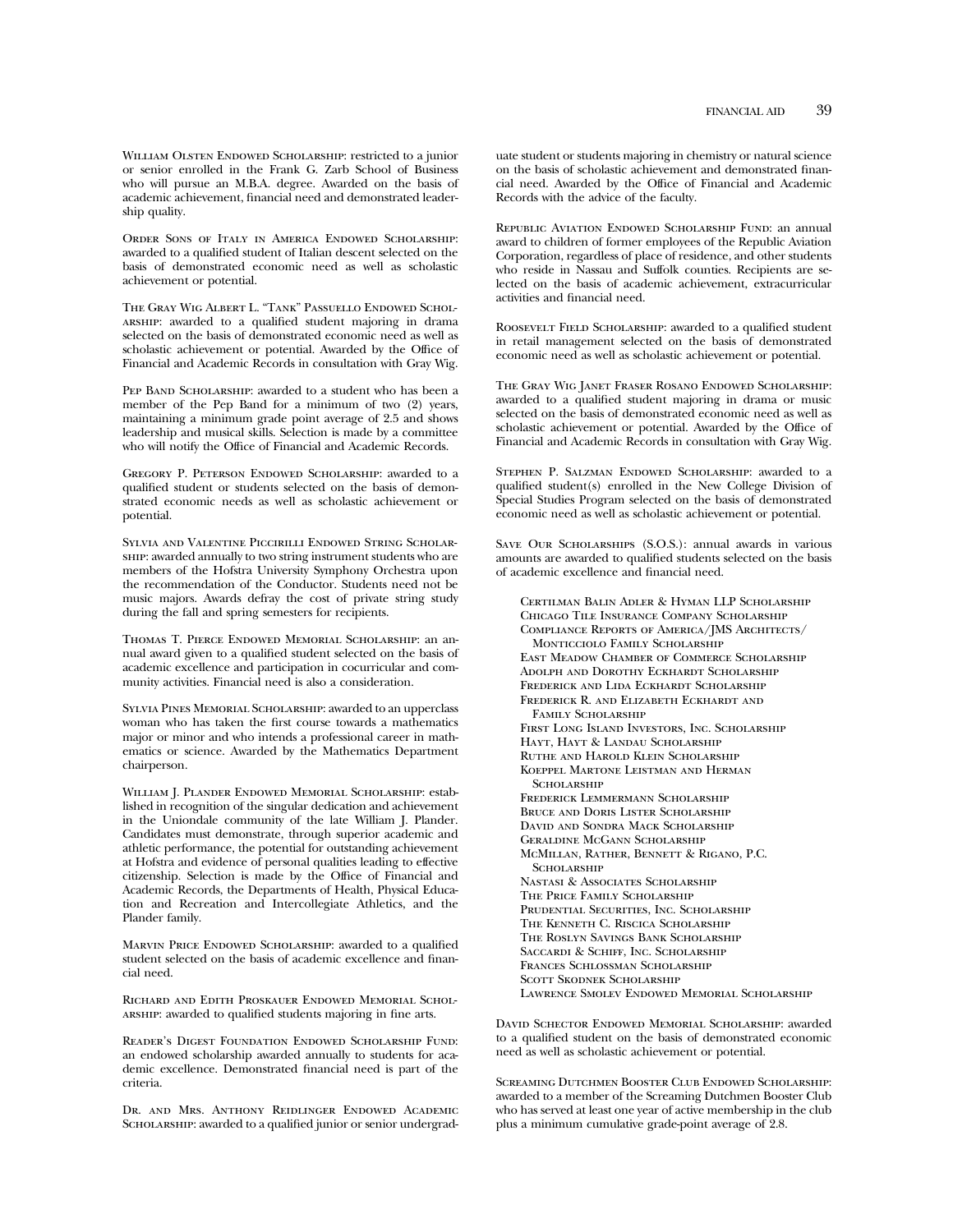Milton H. Seeley Endowed Memorial Scholarship: established in recognition of the late Mr. Seeley's outstanding achievements, both as a Hofstra student and a dedicated alumnus. Sons and daughters of Hofstra University alumni are eligible. Academic excellence in high school, potential for continued achievement at Hofstra, and personal qualities leading to effective citizenship are the major criteria. Preference is given to candidates who will be participating in varsity-level sports at Hofstra. The scholarship may be renewed annually by recipients maintaining scholarly standards.

Eva and Benjamin Shapiro Memorial Scholarship: awarded to one or more deserving student(s) who are residents of Long Island areas served by the Commander Oil Corporation and who have demonstrated academic achievement. Awarded by the Office of Financial and Academic Records.

William S. Shiver Endowed Memorial Scholarship for MINORITY STUDENTS: this award provides partial financial assistance to minority students for the Summer in Nice Program in France. Candidates must have completed French 3. Award is based on merit and need.

James M. Shuart Endowed Football Scholarship: awarded to a football player who meets all the scholastic and financial criteria of the University. Recommendations are made by the Director of Athletics in consultation with the Financial and Academic Records Office.

Alan M. Siegel Endowed Scholarship: awarded to a qualified student(s) from the field of sports and athletics selected on the basis of academic achievement or potential and financial need.

FRANK SIMARI SCHOLARSHIP: awarded to a qualified student selected on the basis of demonstrated economic need as well as scholastic achievement or potential. Awarded by the Office of Financial and Academic Records.

Jack Skodnek Endowed Scholarship: awarded annually to two or more qualified students in need of financial assistance.

SCOTT SKODNEK ENDOWED SCHOLARSHIP: an annual award divided equally between two qualified students selected on the basis of academic excellence and financial need.

Terence E. Smolev Endowed Scholarship: awarded to a qualified student or students selected on the basis of demonstrated economic need as well as scholastic achievement or potential.

Arthur and Honey Sorin Endowed Scholarship: awarded to a qualified student selected on the basis of academic excellence and financial need.

The Sparberg-Braun Family Endowed Scholarship: awarded annually to a deserving HCLAS student selected on the basis of demonstrated economic need as well as scholastic achievement or potential. The recipient must maintain a minimum gradepoint average of 3.5 and acquire three letters of recommendation from the HCLAS faculty. Awarded upon the recommendation of the Office of Financial and Academic Records.

Arthur Stein Memorial Scholarship: awarded to a student who is a member of Beta Alpha Psi. Recipient will be chosen by the Accounting Department in consultation with the Stein family. Awarded on the basis of academic excellence and co-curricular involvement. Financial need is not a criterion.

Adelaide H. Sternfeld Alumni Organization Endowed Scholarship: two scholarships are awarded to undergraduate children or grandchildren of Hofstra Alumni. One scholarship amount is allocated on the basis of financial need; the second scholarship is awarded on the basis of scholastic achievement and outstanding participation in extracurricular activities.

FRANCES STERRETT MEMORIAL SCHOLARSHIP: awarded to a qualified student selected on the basis of demonstrated economic need as well as scholastic achievement or potential. Awarded by the Office of Financial and Academic Records.

Edna Littman Storch Endowed Memorial Scholarship: established in memory of Edna Littman Storch by her family. An annual award ranging upward from a minimum of \$100 based on demonstrated need to a student entering the field of elementary education and recommended to the Scholarship and Student Aid Committee.

SUNRISE LAURELTON LODGE #1069 F. & A.M. ENDOWED SCHOLarship: awarded to a qualified student selected on the basis of academic excellence and financial need.

Seymour and Arlene Tankleff Endowed Scholarship: awarded to a qualified student selected on the basis of academic achievement and financial need.

Donald Tattenbaum Endowed Memorial Scholarship in the Frank G. Zarb School of Business: awarded to one or more qualified undergraduate students selected on the basis of demonstrated economic need as well as scholastic achievement or potential and whose parents are hourly paid employees of Pergament, Inc. The student(s) must also intend to study in the Frank G. Zarb School of Business. Recommendation by the Dean of the Frank G. Zarb School of Business and the Office of Financial and Academic Records.

Gia Terrell Endowed Memorial Scholarship: awarded to a qualified student(s) selected on the basis of demonstrated economic need as well as demonstrated activity in promoting the independence and abilities of students with disabilities. Recommendations are made by the Coordinator of the Program for the Disabled.

The Honorable Arthur Wellesley Thompson Endowed Memorial Scholarship: awarded to a deserving communications student selected on the basis of demonstrated financial need as well as academic achievement and potential. Preference is given to a resident of Freeport, Long Island. Awarded by the Office of Financial and Academic Records.

Cynthia Earl Toddings Endowed Scholarship: awarded annually to a music student, preferably an instrumentalist, revealing unusual musical ability, academic excellence and financial need.

Trustee Memorial Endowed Scholarships

These scholarships were established to honor deceased members of the Board of Trustees:

Trustee George H. Hauser

Trustee Emil R. Heger

Trustee Arthur E. Newton

Trustee Alicia Patterson

Trustee LeRoy J. Weed

Trustee Rudolph Zinsser

Upon the recommendation of the chairperson of the department, annual awards of at least \$500 each are made to students with the highest cumulative average entering the senior year with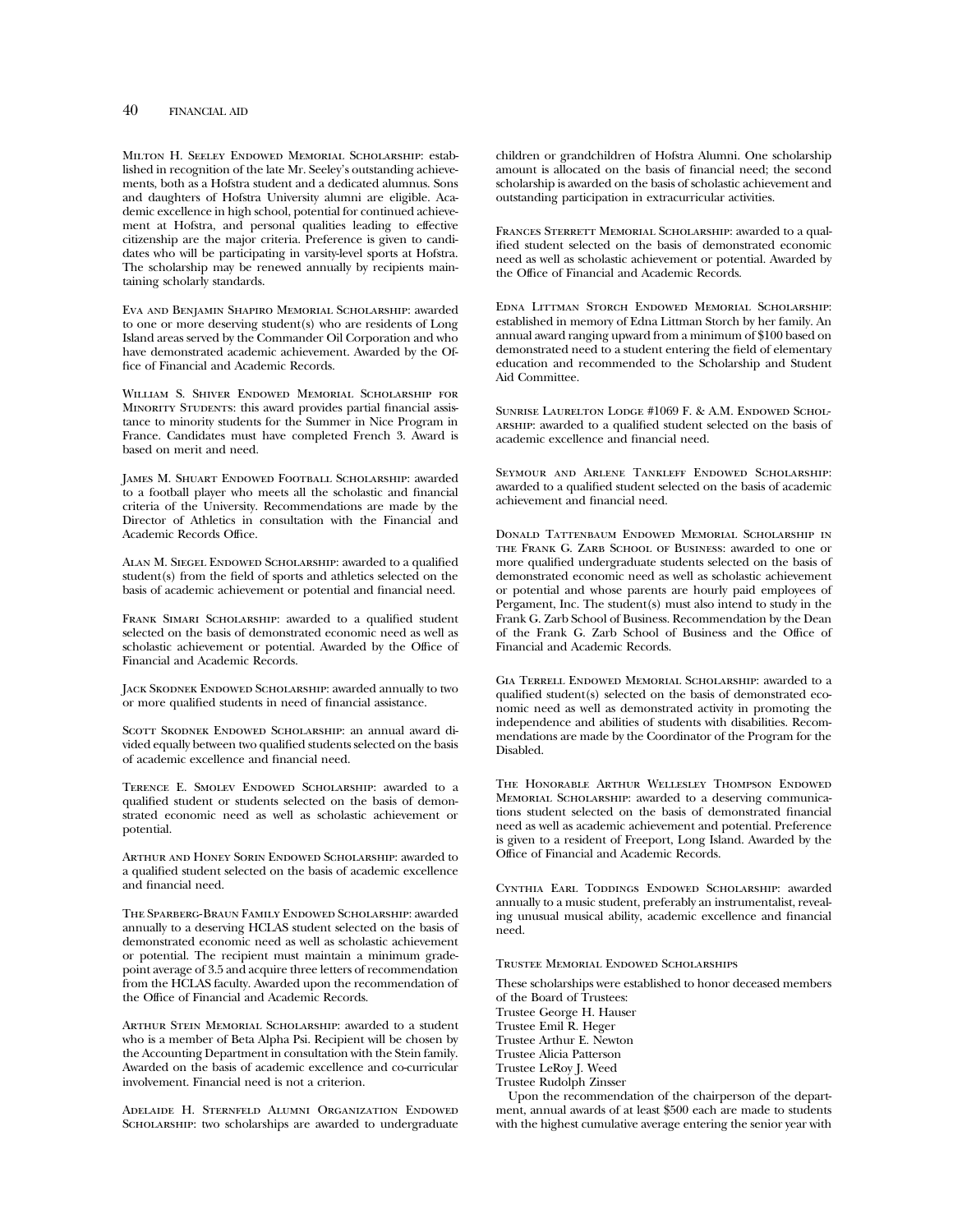at least 50 hours completed at Hofstra in each of the following areas:

one award to a major in the Frank G. Zarb School of Business (Trustee Heger)

one award to a major in the Division of Natural Sciences, Mathematics and Engineering (Trustee Hauser)

two awards to majors in the Division of the Humanities (Trustees Weed and Zinsser)

two awards to majors in the Division of the Social Sciences (Trustees Newton and Patterson).

Jack Tureen Endowed Memorial Scholarship: awarded to a qualified student(s) selected on the basis of demonstrated economic need as well as scholastic achievement or potential. Recommendations are made by the Speech-Language-Hearing Sciences department in consultation with the Financial and Academic Records Office.

Van Peebles Endowed Scholarship for Film Studies: awarded to one or more deserving student(s) majoring in film studies selected on the basis of demonstrated economic need as well as scholastic achievement or potential. Awarded by the Office of Financial and Academic Records.

Gloria and Bernard Vinson Endowed Scholarship in Memory of Theodore Walter Pusinelli: awarded to a qualified student or students from among three Hicksville High School students who will be attending Hofstra University the following fall. Selected on the basis of demonstrated economic need and scholastic achievement or potential.

Lawrence J. Waldman Endowed Scholarship: awarded to a qualified student selected on the basis of demonstrated economic need as well as scholastic achievement or potential. Awarded by the Office of Financial and Academic Records.

Azelle Waltcher Endowed Scholarship: awarded to an outstanding mathematics major who has completed his/her junior year. The recipient must have completed at least two full-time years at Hofstra prior to the start of his/her senior year and must have completed one semester of at least two advanced courses in mathematics required of the major. The award is based on demonstrated achievement. Selection is made by the mathematics faculty.

A. Jeffrey Weinper Memorial Scholarship in Creative WRITING: awarded to one or more deserving students on the basis of demonstrated financial need as well as scholastic achievement or potential. Recommendation of the Office of Financial and Academic Records.

Rita and Stan Weinstein Endowed Scholarship: awarded to a qualified student selected on the basis of demonstrated economic need as well as scholastic achievement or potential.

Dean Arthur Dudley Whitman Endowed Memorial Scholarship: awarded to one or more deserving student(s) selected on the basis of demonstrated economic need as well as scholastic achievement or potential. Awarded by the Office of Financial and Academic Records.

Francis Frost Wood Memorial Endowed Scholarship/ Newsday Internship: awarded to a deserving junior major in communications on the basis of demonstrated scholastic achievement and interest in community relations/public affairs. The recipient will be required to serve a six week internship in the public affairs/community relations department at *Newsday*. Priority will be given to a scholarship candidate who has been a long-term resident of Nassau and/or Suffolk counties (6 years or more). Recommendation made by the Office of Financial and Academic Records subject to *Newsday'*s approval.

The Wreath and Foil Alumnae Scholarship: awarded to the female issue member of Wreath and Foil Sorority Alumnae who

has completed two semesters as an active member of Phi Sigma Sigma, Epsilon Kappa Chapter. Should there be no candidate meeting this criteria, the award will be made to a sister who has completed two semesters as an active member of the sorority. Selection based upon active involvement in the sorority, participation in other extracurricular activities, community service, and scholastic achievement. Selection made by a committee of active members, including those on the Scholarship Committee of Wreath and Foil Alumnae.

YULETIDE GREETINGS ENDOWED AWARDS: awarded to an undergraduate and graduate student. Selection is made by the Scholarship and Student Aid Committee and the Graduate Committee. This award is not renewable.

Dina A. Zanello Scholarship: awarded on the basis of scholastic achievement or potential as well as economic need. Recommendation by the Office of Financial and Academic Records.

FRANK G. ZARB SCHOOL OF BUSINESS ALUMNI ASSOCIATION ENDOWED SCHOLARSHIP: awarded to a deserving Zarb School of Business student selected on the basis of demonstrated financial need as well as academic achievement and potential. Recommendation made by the Office of Financial and Academic Records.

PATRICIA KOSTER ZARB ENDOWED SCHOLARSHIP: awarded to a qualified freshman student with economic need and scholastic achievement or potential, a high school GPA of B or better, and who has demonstrated qualities of leadership, ethical behavior, compassion and respectful treatment of others, and three letters of recommendation from teachers and/or community leaders. Recommendation made by Mrs. Patricia K. Zarb.

#### GRADUATE SCHOLARSHIPS

Paul Bernon Endowed Memorial Scholarship: an annual award to a qualified graduate student in the Zarb School of Business selected on the basis of academic excellence and financial need.

JOYCE A. BLOOM GRADUATE PSYCHOLOGY FOR RETURNING Women Scholarship: awarded to a female student in the first year of the graduate psychology program, who is returning to school after an absence of at least five years in order to raise a family and who has at least one child under the age of 15 living at home. Selection is made by the Office of Financial and Academic Records on the basis of financial need as well as scholastic achievement or potential.

BRODLIEB ENDOWED SCHOLARSHIP: awarded by the School of Business to a full-time MBA student who has completed one year of study toward the degree and has achieved academic excellence.

Egel-Gray Endowed Memorial Scholarship: awarded annually to a student majoring in special education who has completed one semester of study at the graduate level. The award is based on academic excellence and outstanding contribution to the community upon the recommendation of the Special Education area.

Rick Elkow Memorial Scholarship: awarded to a deserving student in the Industrial/Organizational Psychology Program selected on the basis of demonstrated financial need as well as academic achievement or potential. Recommendation made by the Office of Financial and Academic Records and the faculty/ staff of the Industrial/Organizational Psychology Program with the requirement that the recipient has successfully completed the qualifying examination administered by the Program.

Arnold Horowitz Endowed Memorial Fund: awarded annually to assist students enrolled in the doctoral programs in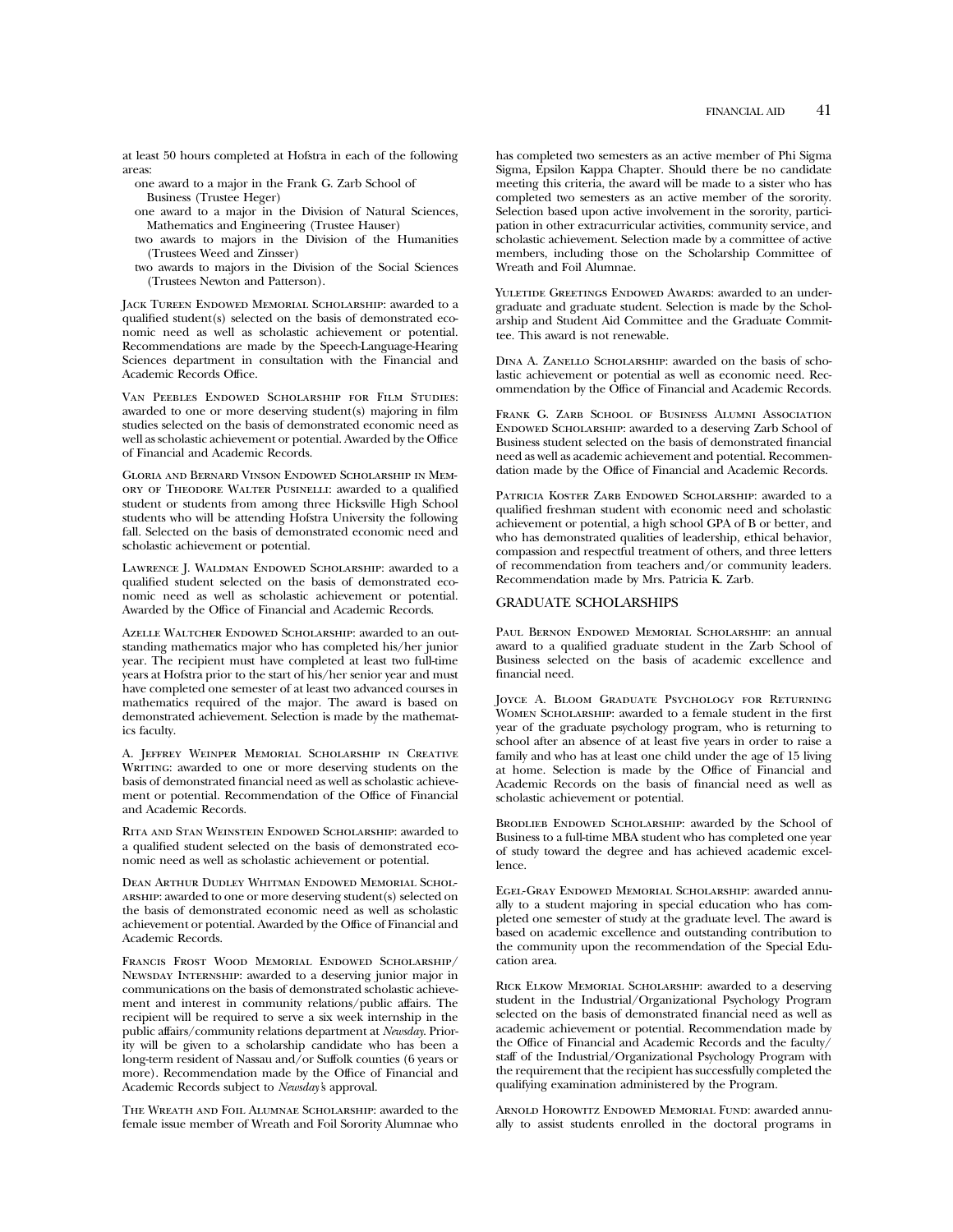psychology. Recommendations are made by the Faculty Committee of the Graduate Programs.

RAY HORTON ENDOWED SCHOLARSHIP: awarded to a doctoral student(s) in reading. Recipient(s) selected on the basis of academic achievement or potential and financial need.

Nassau Psychological Services Institute Fellowship: awarded every other year to a qualified student in the doctoral program in psychology. The recipient will be named The Nassau Psychological Services Institute Fellow.

Dorothy and Sidney J. Rauch Endowed Scholarship: granted to a qualified graduate student or students selected on the basis of demonstrated economic need as well as scholastic achievement. Recommendation is made by the Reading Department and the Office of Financial and Academic Records.

SCHLOSS SCHOLARSHIP: established in memory of Mervin Livingston and his parents, Lillian and Hyman Schloss. Awarded in accordance with the policy of the Office of Financial and Academic Records.

Sinclair Charitable Trust Endowed Scholarship: awarded to a financially disadvantaged student in the M.B.A. degree program. Awarded by the Office of Financial and Academic Records.

Rhoda Tartak Endowed Memorial Scholarship: awarded to a student enrolled in the doctoral program for working school psychologists, based upon academic excellence and financial need. Selection is made from recommendations by the Scholarship Committee of the Graduate Psychology Department to the Scholarship and Student Aid Committee.

John Dewey Van Buren Endowed Scholarship: awarded to a qualified graduate student majoring in Counseling. Selected on the basis of demonstrated economic need as well as scholastic achievement or potential. Recommendation is made by the program coordinator with other faculty based on faculty recommendations and the Office of Financial and Academic Records.

Robert J. Vane Endowed Memorial Scholarship: awarded annually to assist students in the doctoral program in Clinical and School Psychology. Recommendations are made by the faculty of the program.

# Honors, Prizes and Awards

A number of special prizes and awards are presented annually to Hofstra students by organizations, friends of the University and members of the University community, and are partially listed below. These prizes and awards are in addition to the regular forms of financial aid available to students.

Alpha Psi Omega Honorary Fraternity Endowed Scholarship: varying amounts are awarded annually to drama majors selected by graduating seniors of Alpha Psi Omega.

American Association of University Women Merit Award: awarded to a graduating senior woman based on high character, academic standing, and leadership. Potential recipients meet with the American Association of University Women Awards Committee for an interview before final selection is made.

THE BANK OF NEW YORK AWARD: restricted to the Accounting Department and awarded in accordance with the policy of the Office of Financial and Academic Records.

Angela M. Bennett Memorial Fund: awards of up to \$500 to female students who are active participants in student activities and student government.

BIOLOGY CLUB AWARD: a plaque is awarded to an undergraduate student who has shown outstanding achievement and participation in the Biology Club and the Biology Department. Established in 1978 by Kenneth Granet.

Bovenaan: awarded to students who have distinguished themselves by participating in any area of cocurricular activities. Students are selected by the Office of the Dean of Students. Juniors and seniors are eligible.

Lilo and Peter Buehrle Award: maximum award of \$500 will be granted annually to two (2) or more qualified students who have demonstrated excellence in either advanced German language or in research on Germanic literatures or culture. Recommendation made by the German Department and the Office of Financial and Academic Records.

Harold E. Clearman Endowed Memorial Award: awarded to a physics major with meritorious performance in coursework, along with an outstanding individual research project, as judged by the Physics Department.

Columbia Society of Real Estate Appraisers, Inc. Scholarship: awards to one or more students in the Center for Business Studies who have completed a real estate course. Award is based on merit and need. Recipients are chosen by the Center for Business Studies.

Serge A. Emery Memorial Prize: varying amounts are awarded annually to upperclass students who excel in Russian and who are members of the Russian Club.

Charles C. Falabella Award: sponsored by the Long Island Industrial Relations Research Association. A cash prize is awarded to acknowledge outstanding academic achievement in the field of industrial and labor relations.

French Club Summer in Nice Scholarships: each year, several scholarships of varying amounts are granted to Hofstra students. Awards are made on the basis of grades in French, overall grade-point average, need, service to the French Club and to the University community. Students do not have to be French majors or minors. Selection is made by a committee of French faculty, French Club officers and former scholarship winners. Scholarship must be used during the year of the award.

French Department Faculty Award: a book or medal is presented to a senior undergraduate student for excellence in French. The selection is made by the French faculty.

FRENCH POETRY CONTEST AWARDS: sponsored each spring by the Hofstra Department of French, the American Association of Teachers of French and the French Cultural Services. Bronze medals are awarded to first place contestants in the following four categories: college reading, high school reading, junior high school reading and original poems. Book prizes are awarded to second and third place winners and certificates of honorable mention are awarded to some other contestants.

FRESHMAN ENGLISH PRIZE: a prize of \$100 is awarded each spring to a second-semester freshman enrolled in English 2 for the best research paper.

German Book Prizes: awarded to the best first year, second year and third year students, and to the member of the German Club who has contributed most to the success of the Club. An average of 3.0 is required. The books are supplied by the New York German Consulate.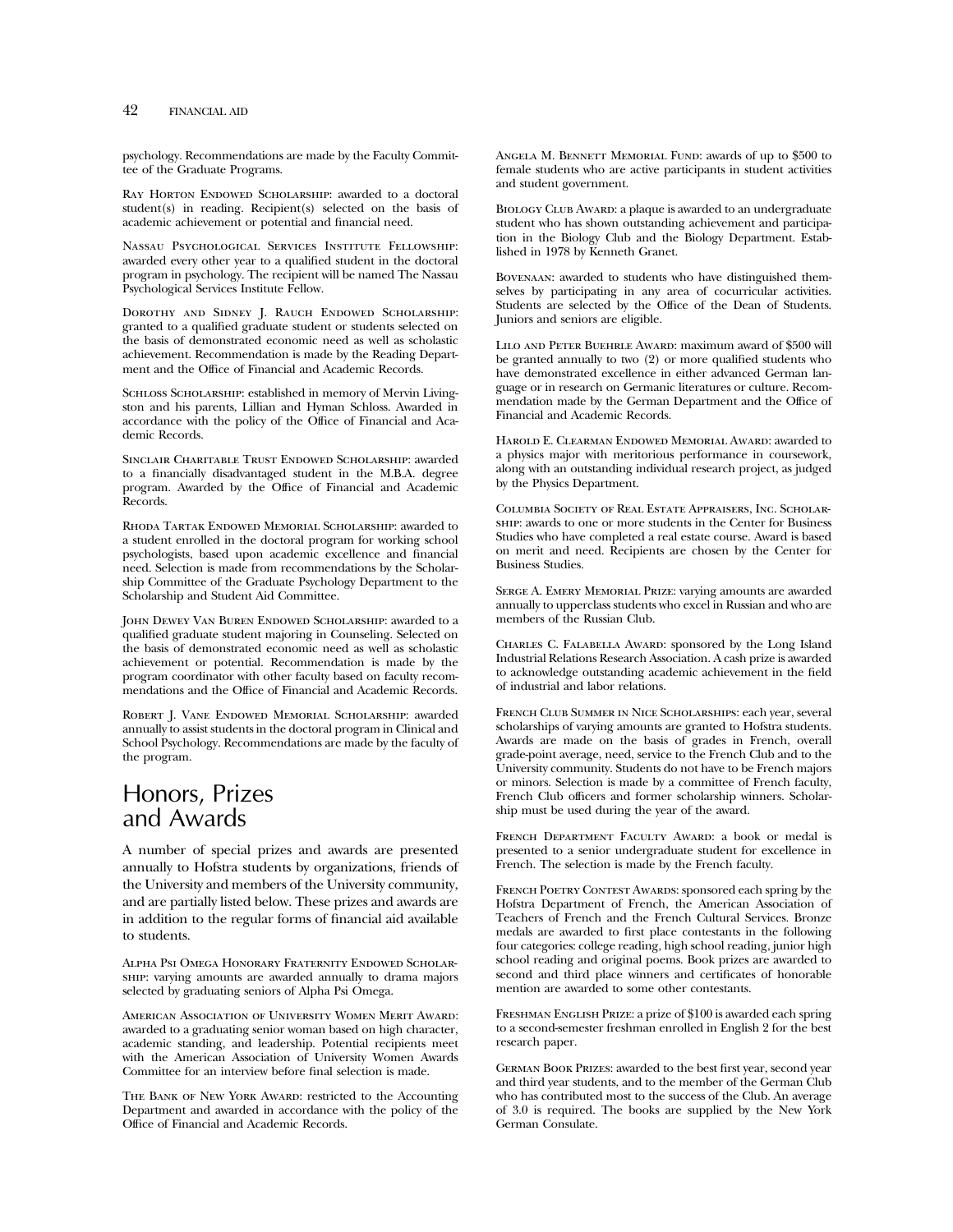SYLVIA J. GIALLOMBARDO AWARD: a plaque is awarded annually to a female student in her sophomore or junior year who has contributed to the women's athletic program and who exemplifies the leadership qualities that have been a tradition in women's athletics at Hofstra.

Dean Frank D. Gifford Award (The University Club of Long Island): once every three years, \$1000 is awarded to a worthy student who is currently enrolled at the undergraduate or graduate level and who is recommended by the Provost and Dean of Faculties, Dean of Students or other qualified official. Financial need is considered.

History Department Award: awarded to a deserving Greek and Roman history student selected on the basis of demonstrated economic need as well as scholastic achievement or potential. Awarded by the Office of Financial and Academic Records.

Inter-Sorority Council Award: a gold Hofstra seal charm is awarded annually to the junior sorority woman with the highest academic average in the middle of her junior year.

ITALIAN CLUB AWARD: a book award is given to an undergraduate student for excellence in Italian and a desire to continue in the field. Selection is made by the Italian Club and the faculty adviser upon recommendation of the Italian faculty.

Italian Language Scholarship: upon the recommendation of the Italian Faculty Committee, an annual award is made to a student who excels in the study of the Italian language.

Kappa Mu Epsilon Award: a book is given annually to the freshman with the best performance in freshman mathematics.

Howard and Tina Kassinove Research Prizes for Doctoral Students in Clinical and School Psychology: two \$500 awards granted to Ph.D. or Psy.D. students in clinical or school psychology for meritorious publications in professional psychology or presentations at national or international conferences. Recommendation is made by Professor Howard Kassinove in conjunction with the Directors of the Ph.D. and Psy.D. programs.

Sibilla E. Kennedy Memorial Award: an annual award is made to a deserving student(s) for excellence in Natural Science 11 or 12 on the basis of scholastic achievement or potential, upon the recommendation of the Chemistry Department.

Eric Kertzner Memorial Award: a maximum award of \$500 will be granted each year to a qualified student selected on the basis of demonstrated economic need. This award may not be used in conjunction with any athletic scholarship. Recommendation made by the Office of Financial and Academic Records.

Adele Leonard Endowed Prize for Excellence in Linguistics: in memory of Adele Leonard, the Director of the Nassau County Civil Service Commission for 26 years. This prize is awarded to a student for excellence in linguistics, in particular for innovative approaches to the analysis of language as judged by the Hofstra College of Liberal Arts and Sciences linguistics faculty.

Rhoda Pinsley Levin Endowed Memorial Award in Musical PERFORMANCE: awarded for musical performance by the Music Department.

Long Island Sanitation Officials Association Engineering Award: two \$500 grants are awarded annually to deserving junior or senior civil environmental or mechanical engineering majors who are residents of Nassau or Suffolk County. Recipients must live in a community that is a member of the LISOA. Final selections are made by the Executive Committee of the Long Island Sanitation Officials Association, Inc. upon the recommendation of the Department of Engineering.

Irving and Ina Markowitz Prize in Asian History: a prize of \$200 made through the Department of History and awarded for outstanding performance in Asian history.

MOLES STUDENT ENGINEER AWARD: \$100 and a certificate of award are presented to a junior or senior engineering student annually whose academic achievement and enthusiastic application shows outstanding promise of personal development leading to a career in construction engineering and management.

James A. Moore Memorial Fund: awarded to the physics major with the highest quality performance excelling in course work, individual research and service to the physics community as judged by the whole department.

Nassau Academy of Medicine Paramedical Projects Fund FOR NURSING ENDOWED SCHOLARSHIPS: awarded to prenursing students or female students interested in medicine. Selection is made by the Scholarship and Student Aid Committee upon recommendation of the Premedical Advisory Committee.

Nassau Academy of Medicine Endowed Scholarship: awarded to a premedical student for his junior and senior years. Selection is made by the Scholarship and Student Aid Committee upon recommendation of the Premedical Advisory Committee.

Harmon Newell Endowed Scholarship: established in memory of Mr. Newell, a faculty member in the marketing/ management area. Awards are made to a senior student and a graduate student in the field of marketing or management with the highest cumulative average. These awards are presented by the Frank G. Zarb School of Business.

WILLIAM OBER MEMORIAL AWARD: this award has been established in memory of William Ober, a former Hofstra student. \$150 is awarded annually to a student in his junior year upon the recommendation of the Political Science or Philosophy Department.

Loyal F. Ollmann Memorial Prize in Mathematics: established in memory of Professor Loyal F. Ollmann, Chairman of the Department of Mathematics from 1941 to 1965. An annual award of \$100 is presented to an outstanding undergraduate mathematics major at the time of his/her graduation upon the recommendation of the Department of Mathematics.

Robert L. Payton Prizes in History: two \$200 prizes awarded, one for the outstanding senior history major, the other for outstanding achievement in a history seminar.

Walter and Hazel Petersen Athletic Award: awards of \$100 each to students in good academic standing who have participated in intercollegiate athletics and who have been recommended by both the Director of Intercollegiate Athletics and the Dean of Students Office.

H. Alan Robinson Outstanding Doctoral Dissertation Award: annual award of up to \$1000 to honor the highest quality of scholarly research and excellence of presentation in dissertations submitted by doctoral candidates at Hofstra University. An appointed faculty committee will make the selection.

Herbert D. Rosenbaum/Pi Sigma Alpha Endowed Political SCIENCE AWARD: awarded to a political science major who has written the best paper during the academic year as determined by the Political Science Department.

Donald M. Rowe Merit Award for Performing Excellence as a Piano Accompanist: an honorarium of \$250 granted annually to a music or music education major, which if possible, is presented in conjunction with the awardee's senior recital. Selection is made by the faculty of the Music Department.